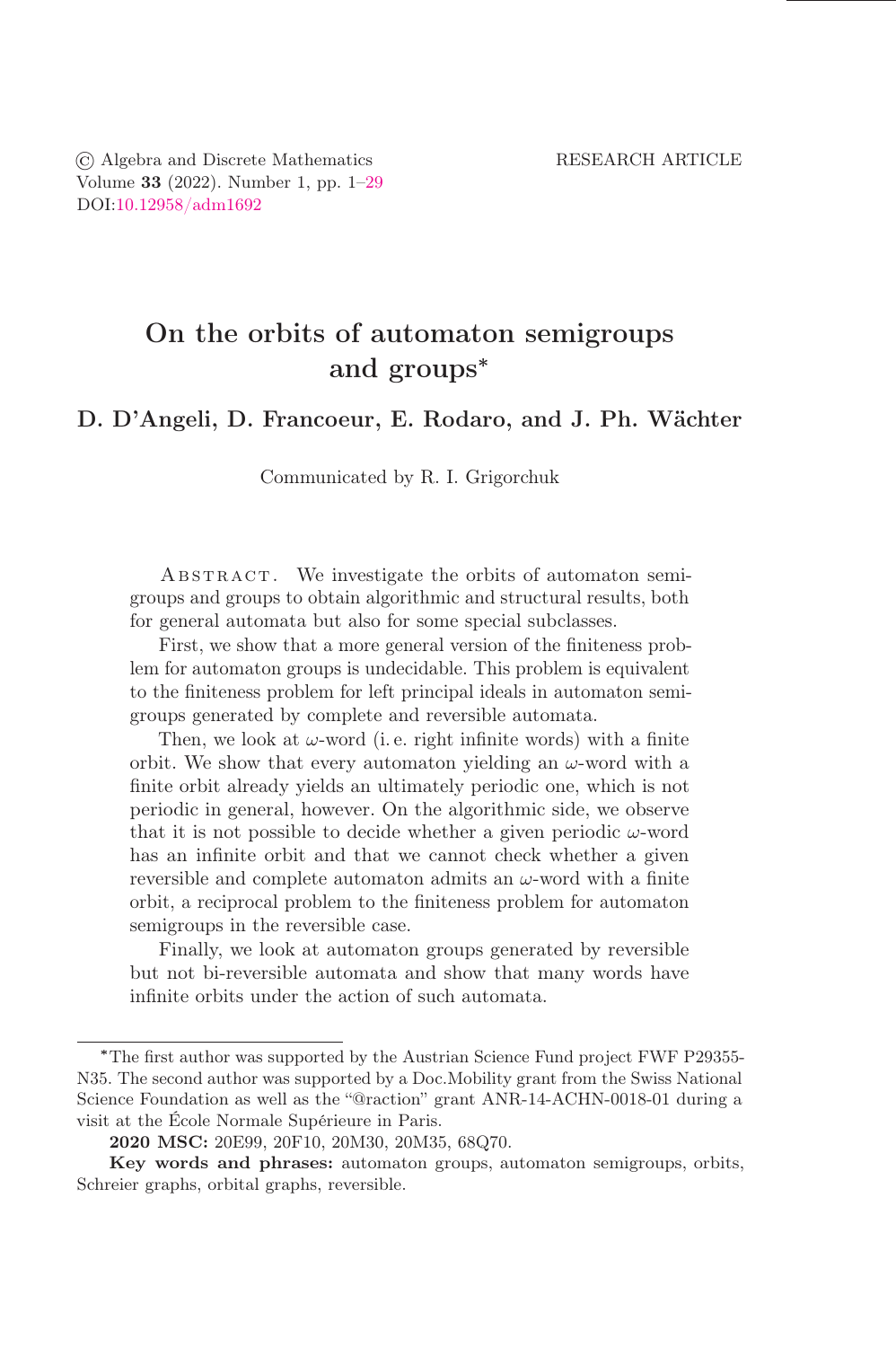#### 1. Introduction

Starting with the realization that the famous Grigorchuk group<sup>1</sup> (the first example of a group with subexponential but superpolynomial growth) and many other groups with interesting and peculiar properties can be generated by őnite automata, the class of so-called automaton groups grew into a widely and intensively studied object. The őnite automaton here is a finite-state, letter-to-letter transducer. It induces an action of the őnite words over its state set on the words over its alphabet and this action is used to deőne the generated group.

Roughly speaking, the research in this area is divided into three branches: the study of individual, special automaton groups (such as the mentioned Grigorchuk group), the study of structural properties of automaton groups and the study of algorithmic problems over automaton groups. The aim of this work is to contribute to the latter two of these branches. In fact, we will not only consider automaton groups but also their natural generalization to automaton semigroups, in which the interest seems to have risen lately, both for structural results (see, for example,  $[3-5, 10]$ ) but also for algorithmic problems. They are particularly interesting for the latter point because many important and classical algorithmic problem in group theory are proven<sup>2</sup> or suspected to be undecidable for automaton groups and it is usually easier to encode computations in semigroups than in groups. Sometimes algorithmic results for automaton semigroups could later be lifted to groups. An example for this is the order problem: first, it could be shown to be undecidable for automaton semigroups [11] and later this result could be extended to automaton groups [2, 12]. Similarly, a result on the complexity of the word problem could be lifted from the (inverse) semigroup case [9] to the groups case [20]. For another important problem, the finiteness problem, the current state is that it has been proven to be undecidable in the semigroup case [11] (and also in a more restrictive setting [8]) but the decidability of the problem in the group case remains unknown.

In this paper, we give a partial solution to this problem. The classical question of the őniteness problem is whether a given invertible automaton generates a őnite or an inőnite group. This is equivalent to the question whether there are infinitely many state sequences whose actions on the

<sup>&</sup>lt;sup>1</sup>See [15] for an accessible introduction to Grigorchuk's group.

<sup>2</sup>Two of Dehn's fundamental problems in algorithmic group theory, the conjugacy problem and the isomorphism problems are among the problems which have been proven to be undecidable for automaton groups [19].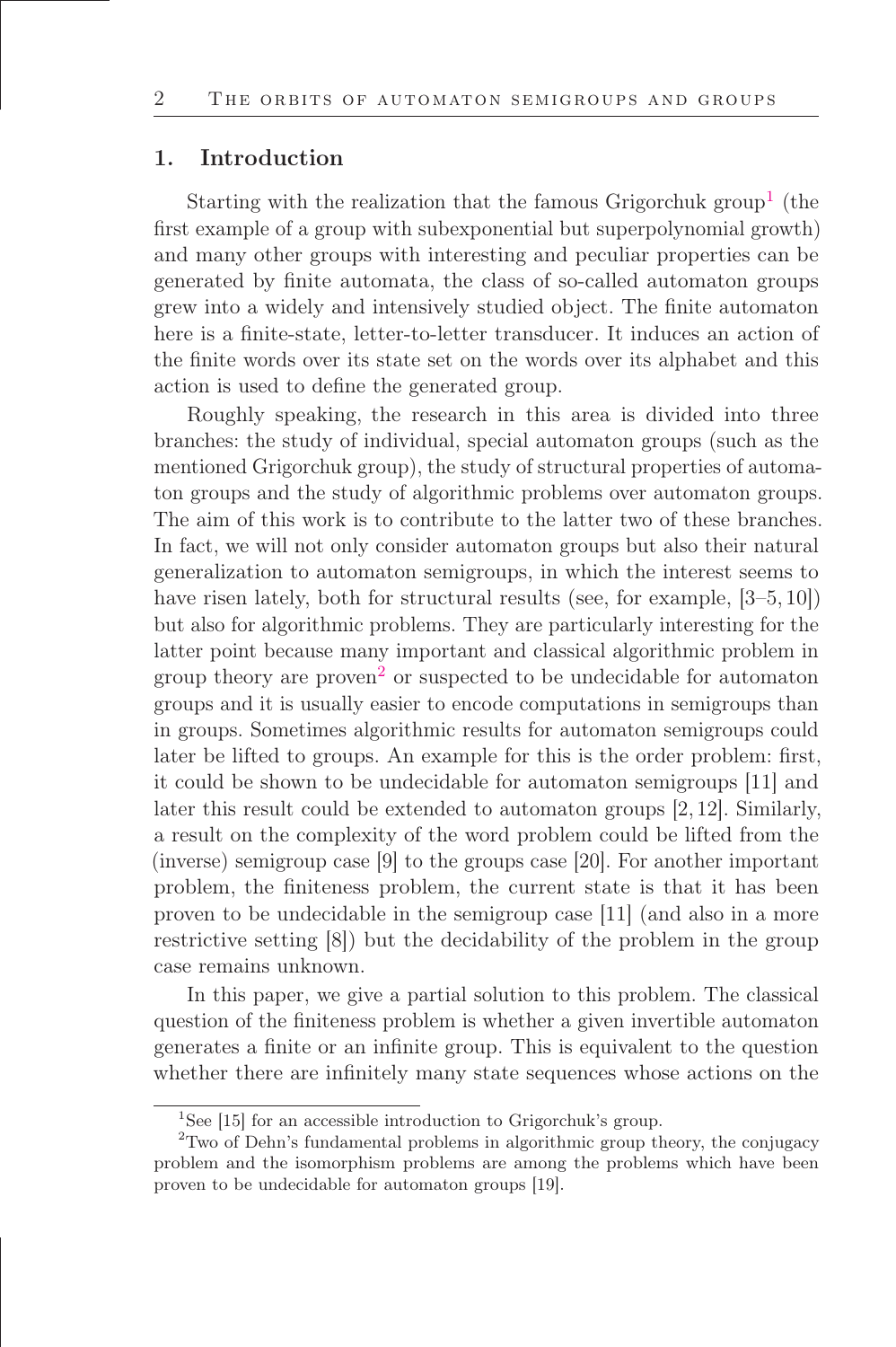words over the alphabet are pairwise distinct. We show that the problem is undecidable if we instead ask whether there are inőnitely many state sequences whose actions pairwisely differ on all words with a given prefix. If we pass to the dual automaton (i. e. if we change the roles of states and letters), this problem is the same as asking whether a given element s of a semigroup  $S$  generated by a complete and reversible (i.e. co-deterministic with respect to the input) automaton has an infinite left principal ideal  $Ss \cup \{s\}.$ 

Quite recently, the current authors could show that the algebraic property of an automaton semigroup (and, thus, of an automaton group) to be inőnite is equivalent to the fact that the action given by the generating automaton yields an  $\omega$ -word with an infinite orbit [6]. Thus, the finiteness problem is equivalent to asking whether such an inőnite orbit exists. Reciprocally, we can also ask whether there is an (infinite)  $\omega$ -word with a finite orbit and we show that the corresponding decision problem is undecidable even for complete and reversible automata. Furthermore, we show that it is algorithmically impossible to test whether a given (periodic) word has a finite or infinite orbit.

Structurally, we explore further consequences of the mentioned connection between the semigroup being inőnite and the existence of an inőnite orbit as well as the dual argument underlying its proof. Here, we őrst look at  $\omega$ -words with a finite orbit and show that, whenever such a word exists, there is also an ultimately periodic  $\omega$ -word with a finite orbit. We will see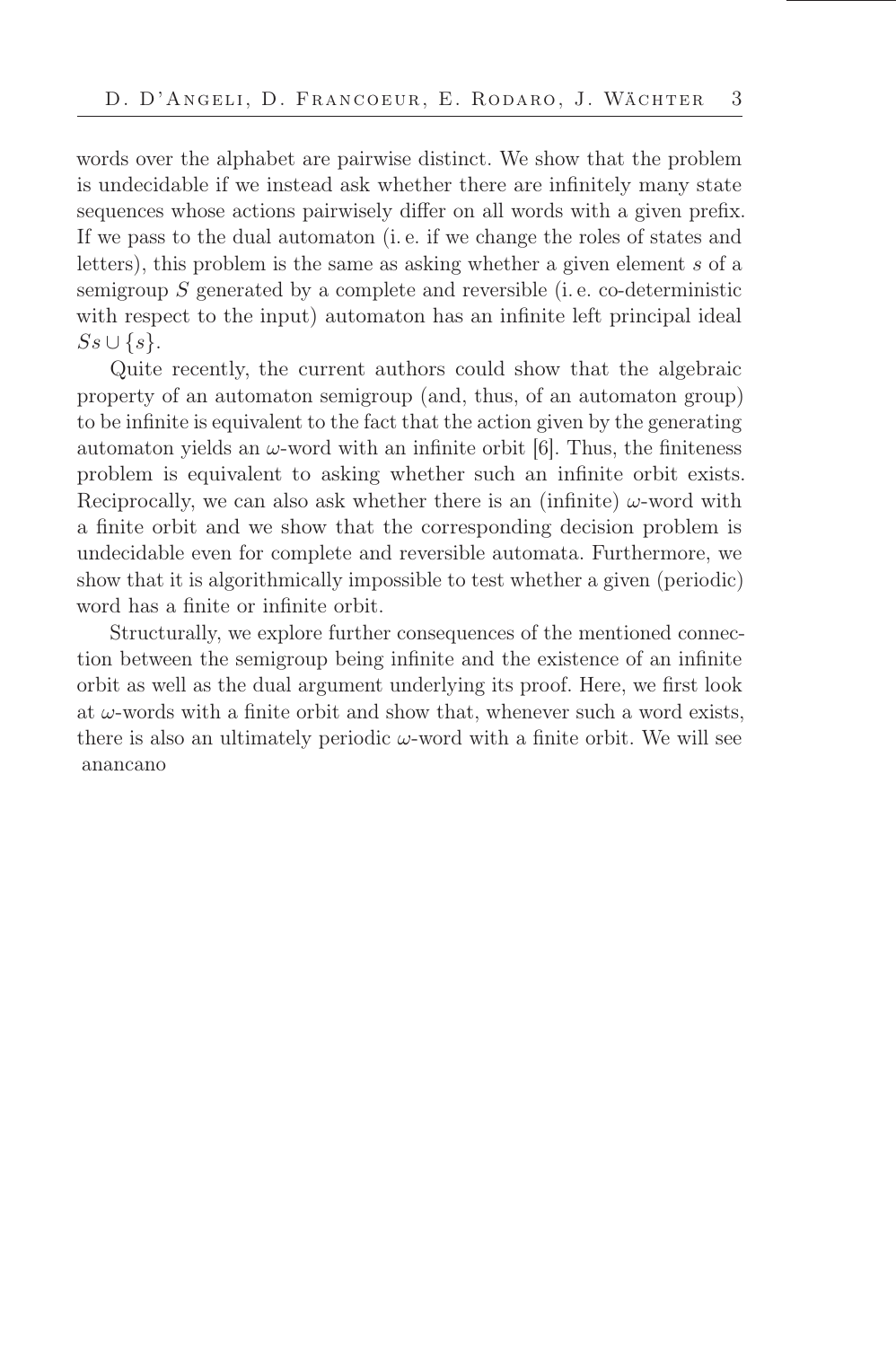write  $A \rightarrow_{p} B$ . If the function is total, we omit the index p. Furthermore, we use N to denote the set of natural numbers including 0.

A non-empty, finite set  $\Sigma$  is called an *alphabet*, its elements are called letters and finite or right-infinite sequence over  $\Sigma$  are called *finite words* and  $\omega$ -words, respectively. A word can be a finite word or an  $\omega$ -word. The set of all finite word over  $\Sigma$  – including the empty word  $\varepsilon$  – is  $\Sigma^*$  and  $\Sigma^+$  is  $\Sigma^* \setminus \{\varepsilon\}$ . The length of a finite word  $w = a_1 \dots a_\ell$  with  $a_1, \ldots, a_\ell \in \Sigma$  is  $|w| = \ell$ . Finally, the *reverse* of a finite word  $w = a_1 \ldots a_\ell$ with  $a_1, \ldots, a_\ell \in \Sigma$  is  $\partial w = a_\ell \ldots a_1$ .

The set of all  $\omega$ -words over an alphabet  $\Sigma$  is  $\Sigma^{\omega}$ . An  $\omega$ -word is called ultimately periodic if it is of the form  $uv^{\omega}$  for some  $u \in \Sigma^*$  and  $v \in \Sigma^+$ where  $v^{\omega} = vv \dots$ ; it is called *periodic* if it is of the form  $v^{\omega}$  for  $v \in \Sigma^{+}$ . We can also take the reverse of an  $\omega$ -word  $\alpha =$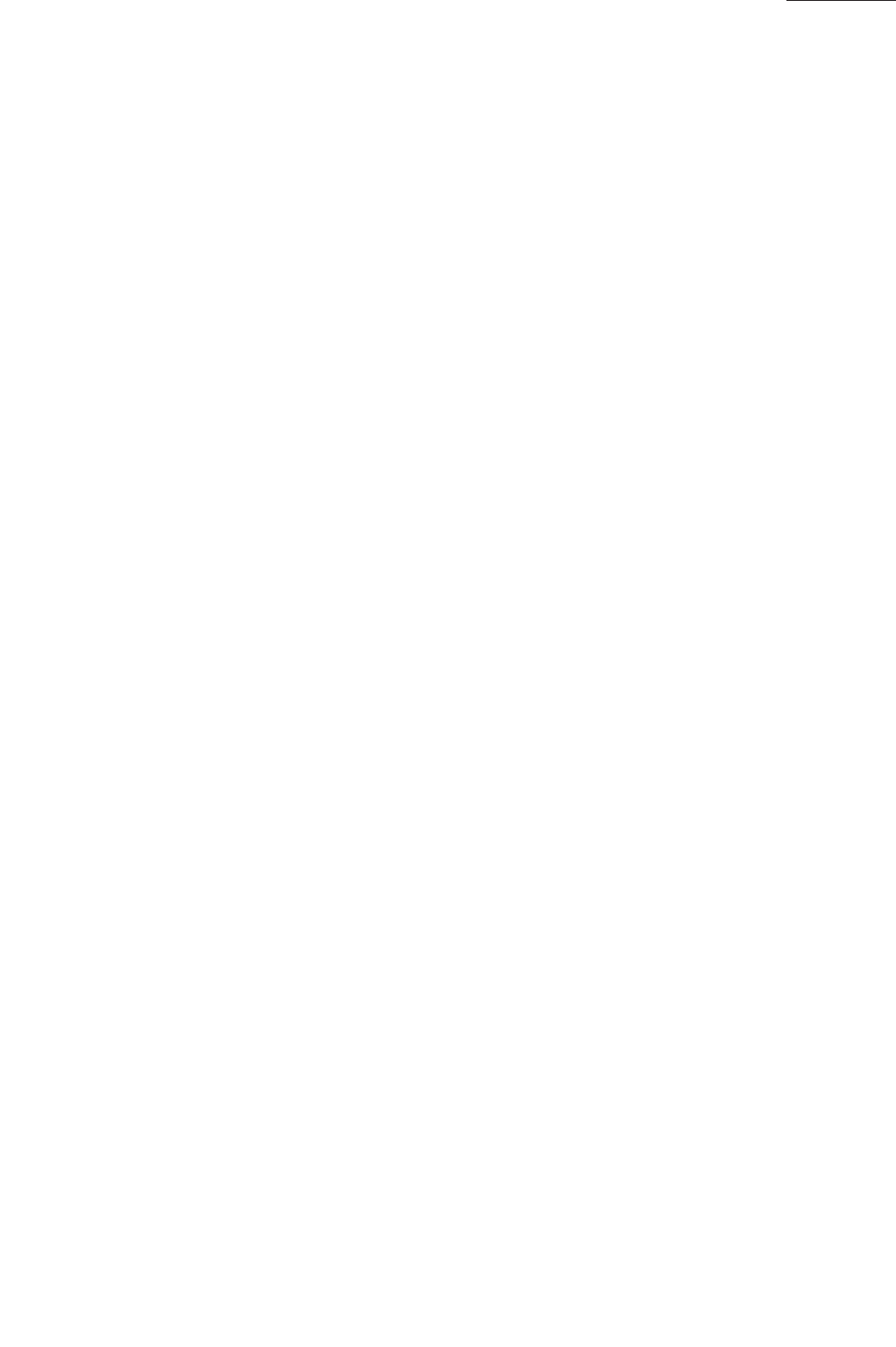$$
q_{1,0} \xrightarrow{\begin{array}{c}\n a_{0,1} & \cdots & a_{0,m} \\
 \downarrow & q_{1,1} & \cdots & q_{1,m-1} \xrightarrow{\begin{array}{c}\n a_{0,m} \\
 a_{1,m} \\
 \vdots \\
 a_{n-1,1}\n \end{array}}\n q_{1,1} \cdots q_{1,m-1} \xrightarrow{\begin{array}{c}\n a_{1,m} \\
 a_{1,m} \\
 \vdots \\
 a_{n,m}\n \end{array}}\n q_{n,0} \xrightarrow{\begin{array}{c}\n a_{n-1,1} \\
 \downarrow & q_{n,m}\n \end{array}}\n q_{n,1} \cdots q_{n,m-1} \xrightarrow{\begin{array}{c}\n a_{n,m} \\
 \downarrow & q_{n,m}\n \end{array}}\n q_{n,m}
$$

states that the automaton contains all transitions  $q_{i,j-1} \xrightarrow{a_{i-1,j}/a_{i,j}} q_{i,j}$ for  $1 \leq i \leq n$  and  $1 \leq j \leq m$ . Sometimes, we will omit intermediate states or letters if we do not need to assign them a name. Instead of always drawing complete cross diagrams, we also introduce a shot-hand notation where we do not only allow states and letters but also state sequences and words. For example, the above cross diagram can be abbreviate by

$$
q_{n,0}\ldots q_{1,0} = \boldsymbol{q} \xrightarrow{\begin{subarray}{c} u = a_{0,1}\ldots a_{0,m} \\ \downarrow \end{subarray}} \boldsymbol{p} = q_{n,m}\ldots q_{1,m}
$$

.

It is important to note the ordering of the state sequences here:  $q_{n,0}$ belongs to the last transition but is written leftmost while  $q_{1,0}$  belongs to the first transition and is written rightmost.<sup>3</sup>

Automaton Semigroups. For a deterministic automaton  $\mathcal{T} = (Q, \Sigma, \delta)$ , we can define a partial left action of  $Q^*$  on  $\Sigma^*$  and a partial right action of  $\Sigma^*$  on  $Q^*$  using cross diagrams. Since the automaton is deterministic, there is at most one  $v \in \Sigma^+$  and at most one  $q \in Q^+$  for every  $u \in \Sigma^+$ and every  $p \in Q^+$  such that the cross diagram

$$
\begin{array}{c}\n u \\
 p \bigarrow f \\
 v\n \end{array}
$$

holds. In this case, we define the left partial action of **p** on u as  $p \circ \tau u = v$ and the right partial action of u on **p** as  $p \cdot \tau u = q$ . If there are no such q and v, we let  $\mathbf{p} \circ \tau u$  and  $\mathbf{p} \cdot \tau u$  be undefined. Additionally, we let  $\mathbf{p} \circ \tau \varepsilon = \varepsilon$ ,  $\varepsilon \circ_\tau u = u$ ,  $\mathbf{p} \cdot_\tau \varepsilon = \mathbf{p}$  and  $\varepsilon \cdot_\tau \mathbf{p} = \varepsilon$ . With this definition, it is easy to see

<sup>&</sup>lt;sup>3</sup>This seemingly wrong ordering is justified here because we will define automaton semigroups and groups using left actions later on.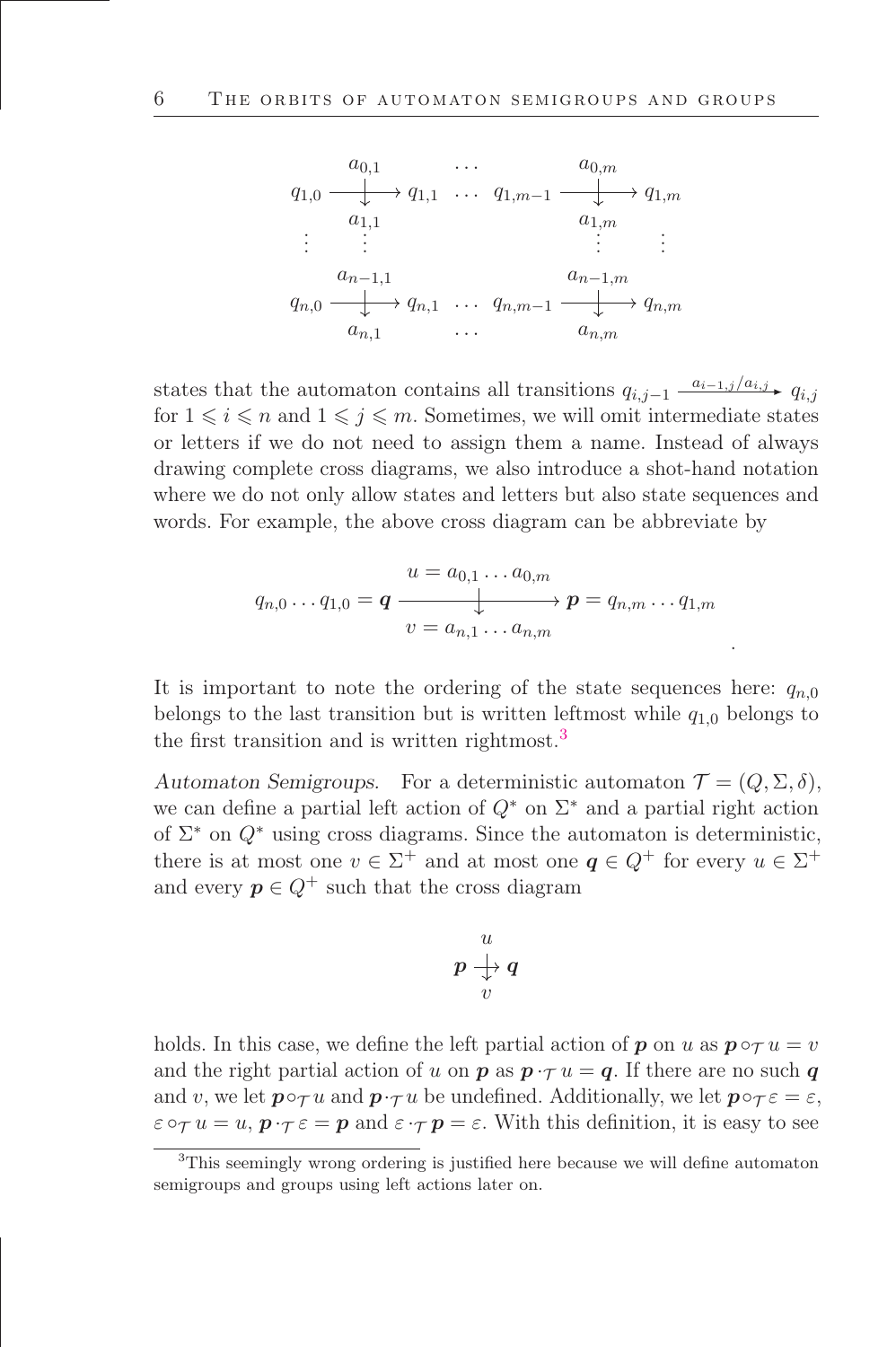that we have  $q \circ_{\mathcal{T}} p \circ_{\mathcal{T}} u = qp \circ_{\mathcal{T}} u$  and  $u \cdot_{\mathcal{T}} p \cdot q = u \cdot_{\mathcal{T}} pq$ . Whenever the automaton  $\mathcal T$  is clear form the context, we simply write  $p \circ u$  and  $p \cdot u$ instead of  $p \circ_\mathcal{T} u$  and  $p \cdot_\mathcal{T} u$ .

Now, every  $p \in Q^*$  induces a partial, length-preserving function  $p \circ$ :  $\Sigma^* \to_{p} \Sigma^*$  which maps every u to  $p \circ u$ . These partial functions are prefixcompatible in the sense that we have  $\mathbf{p} \circ u_1 u_2 = (\mathbf{p} \circ u_1) v_2$  for some  $v_2 \in \Sigma^*$ (whenever the partial action is defined on a word  $u_1u_2$ ). Naturally, we can extend  $p \circ \text{into a partial function } \Sigma^* \cup \Sigma^{\omega} \to_p \Sigma^* \cup \Sigma^{\omega} : \alpha = a_1 a_2 \dots$ with  $a_1, a_2, \dots \in \Sigma$  gets mapped to  $b_1, b_2, \dots$  where the  $b_1, b_2, \dots \in \Sigma$  are defined by  $b_1 \ldots b_m = \boldsymbol{p} \circ a_1 \ldots a_m$  (if  $\boldsymbol{p} \circ$  is undefined on some prefix of  $\alpha$ , then **p**  $\circ$  obviously should also be undefined on  $\alpha$ ).

In the same way, we can also define the partial, length-preserving functions  $\cdot u: Q^* \to_p Q^*$  with  $u \in \Sigma^*$  which map  $p$  to  $p \cdot u$  and observe that they have similar properties as the maps  $p \circ$ .

The semigroup  $\mathcal{I}(\mathcal{T})$  generated by the deterministic automaton  $\mathcal{T}$  is the set  $Q^+ \circ = \{ q \circ | q \in Q^+ \}$  with the composition of partial functions as its operation. This semigroup is generated by  $Q \circ = \{q \circ | q \in Q\}.$ To emphasize the fact, that they generate semigroups, we will use the name *S*-automata for deterministic automata from now on. An *automaton* semigroup is a semigroup generated by some  $\mathcal{S}\text{-automaton}$ .

**Remark 2.1.** We want to point out that we do not require an  $\mathcal{S}_{\text{-}}$ -automaton to be complete. If an automaton semigroup is generated by a complete automaton, we call it a complete automaton semigroup to emphasize this. It is not unknown whether the class of complete automaton semigroups and the class of (partial) automaton semigroups coincide (see [10] for a discussion).

Clearly, if  $\mathcal{T} = (Q, \Sigma, \delta)$  is a complete S-automaton,  $p \circ u$  and  $p \cdot u$ are defined for all  $p \in Q^*$  and all  $u \in \Sigma^*$  and all functions  $q \circ$  are total.

For an S-automaton  $\mathcal{T} = (Q, \Sigma, \delta)$ , the partial action of  $\Sigma^*$  on  $Q^*$ is compatible with the structure of the generated semigroup as we have  $p \circ q \circ \implies p \cdot u \circ q \cdot u \circ ($  or both undefined) for all  $p, q \in Q^*$  and  $u \in \Sigma^*$  (which can be seen easily). Accordingly, we can define a partial action of  $\Sigma^*$  on  $\mathcal{S}(\mathcal{T})$ : for an element  $s = \boldsymbol{q} \circ \in \mathcal{S}(\mathcal{T})$  with  $\boldsymbol{q} \in Q^+$ , we let  $s \cdot u = \boldsymbol{p} \cdot u \circ \text{ for } u \in \Sigma^*$ .

Automaton Groups and Inverse Automata. An automaton  $\mathcal{T} = (Q, \Sigma, \delta)$ is called invertible if the sets

$$
\{p \xrightarrow{a/b} q \mid a \in \Sigma, q \in Q\}
$$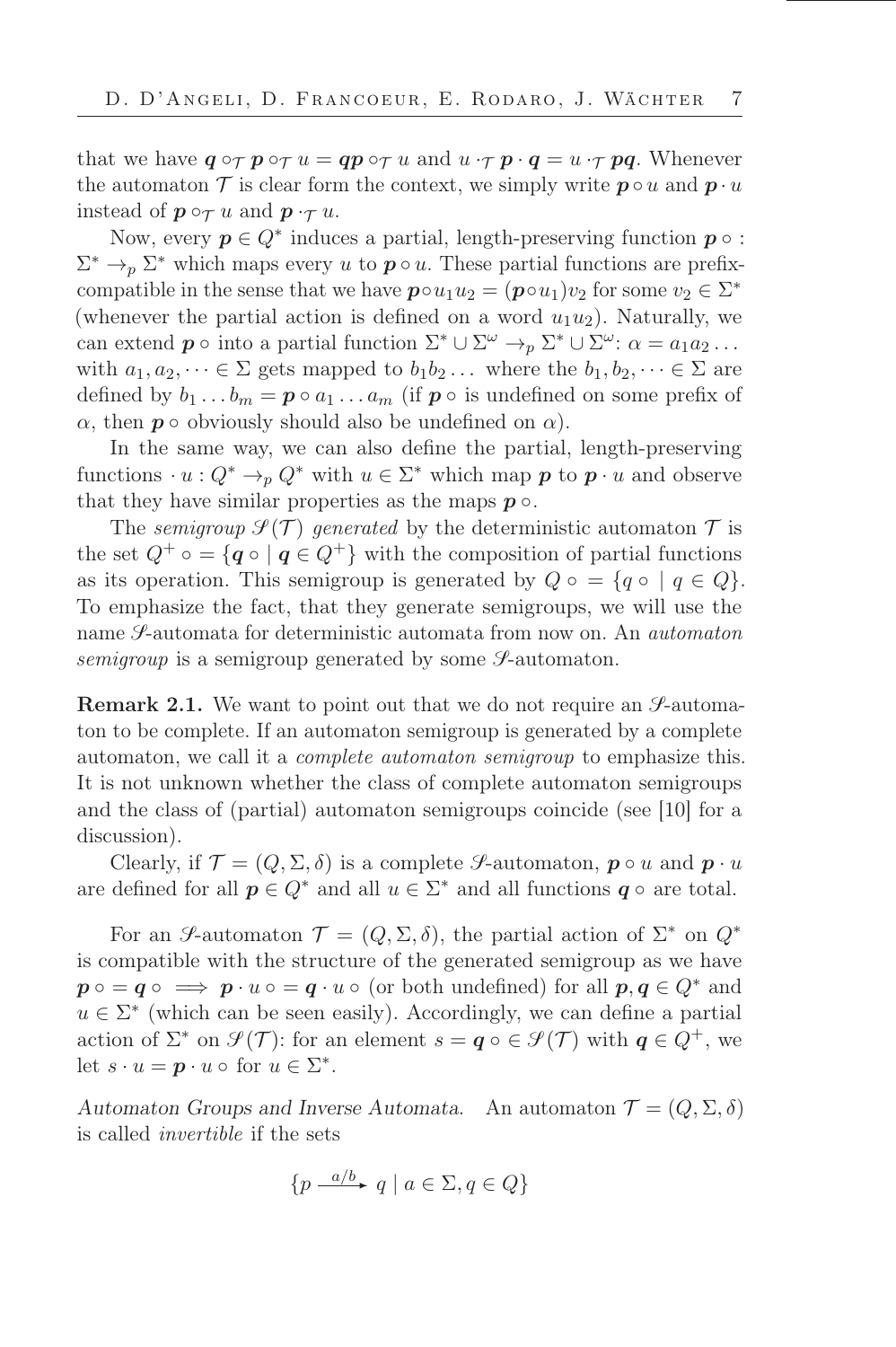contain at most one element for all  $p \in Q$  and  $b \in \Sigma$ . If a complete S-automaton  $\mathcal{T} = (Q, \Sigma, \delta)$  is invertible, all functions  $p \circ \text{with } p \in Q^*$  are bijections (and, in particular, total). In this case, we define  $Q^{-1} = \{q^{-1} |$  $q \in Q$  as a disjoint copy of Q and let  $Q^{\pm *} = (Q \sqcup Q^{-1})^*$ . We can extend the action of  $Q^*$  on  $\Sigma^*$  (and  $\Sigma^{\omega}$ ) into an action of  $Q^{\pm*}$  on  $\Sigma^*$  (and  $\Sigma^{\omega}$ ) by letting  $q^{-1} \circ u$  be given by the pre-image of u under  $q^{-1} \circ$ .

The group  $\mathscr{G}(\mathcal{T})$  generated by an complete and invertible  $\mathscr{S}\text{-automaton}$  $\mathcal{T} = (Q, \Sigma, \delta)$  is  $Q^{\pm *} \circ = \{ \mathbf{q} \circ | \mathbf{q} \in Q^{\pm *} \}$  with the composition of functions as its operation and such an automaton is called a G-automaton. A group generated by some G-automaton is an automaton group.

The group  $\mathscr{G}(\mathcal{T})$  generated by a  $\mathscr{G}\text{-automaton }\mathcal{T}=(Q,\Sigma,\delta)$  is also an automaton semigroup. It is the semigroup generated by the automaton  $\mathcal{T}' = (Q \sqcup Q^{-1}, \Sigma, \delta \cup \delta^{-1})$  where we let

$$
\delta^{-1} = \{ p^{-1} \xrightarrow{b/a} q^{-1} \mid p \xrightarrow{a/b} q \in \delta \}.
$$

The automaton  $\mathcal{T}^{-1} = (Q^{-1}, \Sigma, \delta^{-1})$  is the *inverse automaton* of  $\mathcal{T}$ .

<span id="page-7-0"></span>Example 2.2. The typical example of an automaton is generated by the adding machine

$$
1/0 \subset \left( \qquad \qquad \textcircled{1} \right) \qquad \qquad \textcircled{1} \qquad \qquad \textcircled{1} \qquad \qquad \textcircled{1} \qquad \qquad \textcircled{1} \qquad \qquad \textcircled{1} \qquad \qquad \textcircled{1} \qquad \qquad \textcircled{1} \qquad \qquad \textcircled{1} \qquad \qquad \textcircled{1} \qquad \qquad \textcircled{1} \qquad \qquad \textcircled{1} \qquad \qquad \textcircled{1} \qquad \qquad \textcircled{1} \qquad \qquad \textcircled{1} \qquad \qquad \textcircled{1} \qquad \qquad \textcircled{1} \qquad \qquad \textcircled{1} \qquad \qquad \textcircled{1} \qquad \qquad \textcircled{1} \qquad \qquad \textcircled{1} \qquad \qquad \textcircled{1} \qquad \qquad \textcircled{1} \qquad \qquad \textcircled{1} \qquad \qquad \textcircled{1} \qquad \qquad \textcircled{1} \qquad \qquad \textcircled{1} \qquad \qquad \textcircled{1} \qquad \qquad \textcircled{1} \qquad \qquad \textcircled{1} \qquad \qquad \textcircled{1} \qquad \qquad \textcircled{1} \qquad \qquad \textcircled{1} \qquad \qquad \textcircled{1} \qquad \qquad \textcircled{1} \qquad \qquad \textcircled{1} \qquad \qquad \textcircled{1} \qquad \qquad \textcircled{1} \qquad \qquad \textcircled{1} \qquad \qquad \textcircled{1} \qquad \qquad \textcircled{1} \qquad \qquad \textcircled{1} \qquad \qquad \textcircled{1} \qquad \qquad \textcircled{1} \qquad \qquad \textcircled{1} \qquad \qquad \textcircled{1} \qquad \qquad \textcircled{1} \qquad \qquad \textcircled{1} \qquad \qquad \textcircled{1} \qquad \qquad \textcircled{1} \qquad \qquad \textcircled{1} \qquad \qquad \textcircled{1} \qquad \qquad \textcircled{1} \qquad \qquad \textcircled{1} \qquad \qquad \textcircled{1} \qquad \qquad \textcircled{1} \qquad \qquad \textcircled{1} \qquad \qquad \
$$

which we denote by  $\mathcal{T} = (\{q, id\}, \{0, 1\}, \delta)$  in this example. It is deterministic, complete and invertible and the action of id is obviously the identity mapping on  $\Sigma^*$ . To understand the action of q, we observe that we have  $q \circ 000 = 100, q \circ 100 = 010$  and  $q \circ 010 = 110$ . Thus, if we interpret a word  $u \in \{0,1\}^*$  as the reverse/least-significant bit first binary representation of a natural number n, then  $q \circ \text{maps } u$  to the reverse/least-significant bit first binary representation of  $n+1$  (with appropriately many leading zeros). Therefore, the element  $q \circ$  of the semigroup  $\mathcal{S}(\mathcal{T})$  can be identified with plus one in the monoid of natural numbers with addition as operation; accordingly,  $q^i \circ$  is plus i. Since we also have the identity as a state, the semigroup  $\mathcal{I}(\mathcal{T})$  generated by  $\mathcal T$  is isomorphic to N (with addition and including zero) or  $-$  in different words  $-$  the free monoid of rank one.

Since the automaton is complete and invertible, we can also consider the group  $\mathscr{G}(\mathcal{T})$  generated by it. The inverse of  $q \circ \text{can},$  obviously, be identified with minus one and we obtain that  $\mathscr{G}(\mathcal{T})$  is isomorphic to the free group of rank one or the set of integers with addition as operation.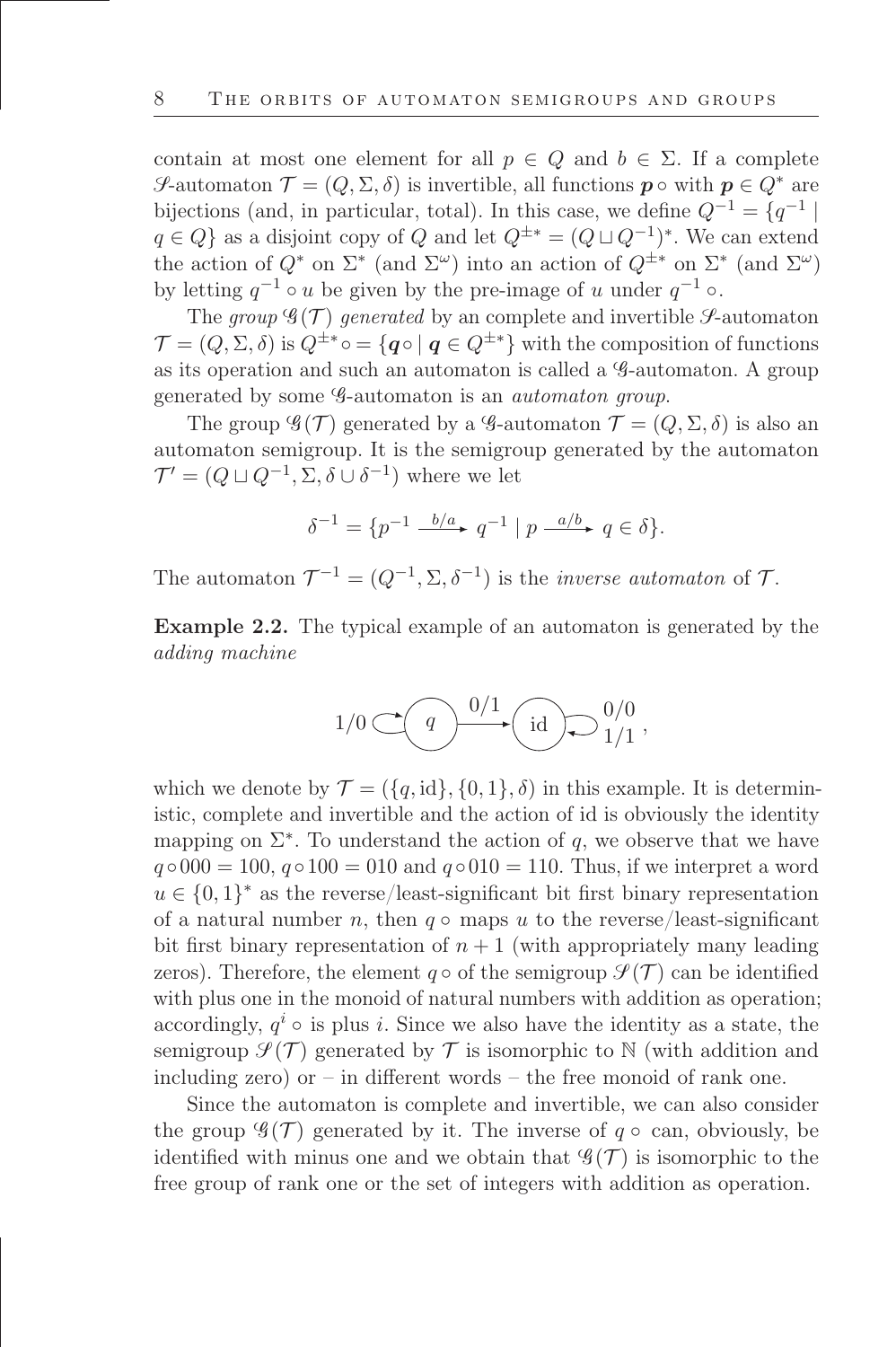Dual Automaton and the Dual Action. The dual of an automaton  $\mathcal{T} =$  $(Q, \Sigma, \delta)$  is the automaton  $\partial \mathcal{T} = (\Sigma, Q, \partial \delta)$  with

$$
\partial \delta = \{ a \xrightarrow{p/q} b \mid p \xrightarrow{a/b} q \in \delta \},
$$

i. e. we swap the roles of Q and  $\Sigma$ . To obtain a cross diagram for  $\partial \mathcal{T}$  from one for  $\mathcal T$ , we have to mirror it at the north-west to south-east diagonal, i. e. we have the following equivalence of cross diagrams:

$$
p_1 \downarrow \cdots \downarrow q_1
$$
\n
$$
\vdots \qquad \vdots \qquad \vdots \qquad \vdots \qquad \vdots \qquad \vdots \qquad \vdots \qquad \vdots \qquad \vdots \qquad \vdots \qquad \vdots \qquad \vdots \qquad \vdots \qquad \vdots \qquad \vdots \qquad \vdots \qquad \vdots \qquad \vdots \qquad \vdots \qquad \vdots \qquad \vdots \qquad \vdots \qquad \vdots \qquad \vdots \qquad \vdots \qquad \vdots \qquad \vdots \qquad \vdots \qquad \vdots \qquad \vdots \qquad \vdots \qquad \vdots \qquad \vdots \qquad \vdots \qquad \vdots \qquad \vdots \qquad \vdots \qquad \vdots \qquad \vdots \qquad \vdots \qquad \vdots \qquad \vdots \qquad \vdots \qquad \vdots \qquad \vdots \qquad \vdots \qquad \vdots \qquad \vdots \qquad \vdots \qquad \vdots \qquad \vdots \qquad \vdots \qquad \vdots \qquad \vdots \qquad \vdots \qquad \vdots \qquad \vdots \qquad \vdots \qquad \vdots \qquad \vdots \qquad \vdots \qquad \vdots \qquad \vdots \qquad \vdots \qquad \vdots \qquad \vdots \qquad \vdots \qquad \vdots \qquad \vdots \qquad \vdots \qquad \vdots \qquad \vdots \qquad \vdots \qquad \vdots \qquad \vdots \qquad \vdots \qquad \vdots \qquad \vdots \qquad \vdots \qquad \vdots \qquad \vdots \qquad \vdots \qquad \vdots \qquad \vdots \qquad \vdots \qquad \vdots \qquad \vdots \qquad \vdots \qquad \vdots \qquad \vdots \qquad \vdots \qquad \vdots \qquad \vdots \qquad \vdots \qquad \vdots \qquad \vdots \qquad \vdots \qquad \vdots \qquad \vdots \qquad \vdots \qquad \vdots \qquad \vdots \qquad \vdots \qquad \vdots \qquad \vdots \qquad \vdots \qquad \vdots \qquad \vdots \qquad \vdots \qquad \vdots \qquad \vdots \qquad \vdots \qquad \vdots \qquad \vdots \qquad \vdots \qquad \vdots \qquad \vdots \qquad \vdots \qquad \vdots \qquad \vdots \qquad \vdots \qquad \vdots \qquad \vdots
$$

If we let  $p = p_n \dots p_1$  and  $q = q_n \dots q_1$  as well as  $u = a_1 \dots a_m$  and  $v = b_1 \dots b_m$ , we can write the above equivalence in short-hand notation:

$$
\begin{array}{ccc}\nu & \partial p \\
p \downarrow q & \text{in } \mathcal{T} \iff & \partial u \downarrow \to \partial v \\
v & & \partial q\n\end{array}
$$

Clearly, taking the dual of an automaton is an involution and the dual of a deterministic (complete) automaton is also deterministic (complete). Additionally, the dual of an invertible automaton is reversible. Thus, the dual of an  $\mathcal{S}\text{-automaton}$  is an  $\mathcal{S}\text{-automaton}$  and the dual of a  $\mathcal{S}\text{-automaton}$ is a complete and reversible  $\mathcal{S}\text{-automaton}$  (and vice versa).

Therefore, if  $\mathcal{T} = (Q, \Sigma, \delta)$  is an *S*-automaton,  $\mathcal{T}$  itself induces the actions  $\circ_{\mathcal{T}}$  and  $\cdot_{\mathcal{T}}$  and its dual induces the actions  $\circ_{\partial \mathcal{T}}$  and  $\cdot_{\partial \mathcal{T}}$ , which we simply write as  $\circ_{\partial}$  and  $\cdot_{\partial}$  if the automaton is clear from the context. Because of the above equivalence of cross diagrams, there is a strong connection between ∘ and  $\cdot_{\partial}$  (and, equivalently, between ∘<sub> $\partial$ </sub> and  $\cdot$ ). We have

$$
\partial u \circ_{\partial} \partial p = \partial (p \cdot u)
$$
 (or both undefined)

for all  $u \in \Sigma^*$  and  $p \in Q^*$ . Here, we have used the convention that  $\partial$  has higher precedence than the two automaton actions to avoid parentheses; for example,  $\partial p \circ u$  is to be understood as  $(\partial p) \circ u$  instead of  $\partial (p \circ u)$ .

Since the dual of a complete and reversible *S*-automaton  $\mathcal{T} = (Q, \Sigma, \Sigma)$ δ) is a G-automaton and we, thus, have that all  $u \circ_{\partial}$  are bijections, we immediately obtain the following fact from the above connection.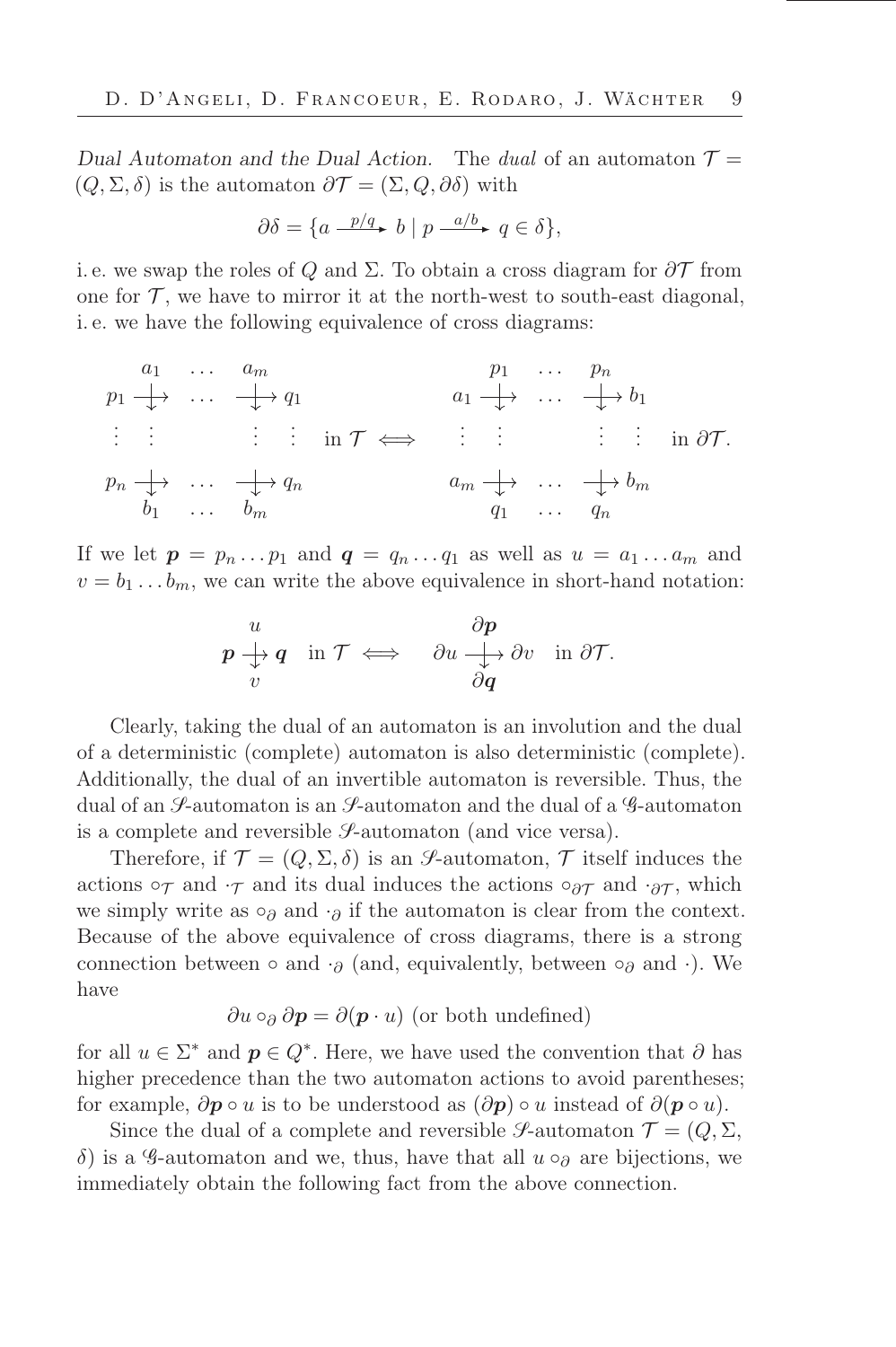<span id="page-9-2"></span>**Fact 2.3.** Let  $\mathcal{T} = (Q, \Sigma, \delta)$  be a complete and reversible S-automaton. Then, all maps  $\cdot u : Q^* \cup Q^{\omega} \to Q^* \cup Q^{\omega}, p \mapsto p \cdot u$  for  $u \in \Sigma^*$  are length-preserving bijections.

Orbits. Let  $\mathcal{T} = (Q, \Sigma, \delta)$  be an S-automaton and  $u \in \Sigma^* \cup \Sigma^\omega$ . For  $K \subseteq Q^*$ , the *K*-orbit of u is

$$
K \circ u = \{ \mathbf{q} \circ u \mid \mathbf{q} \in K, \mathbf{q} \circ u \text{ defined} \}.
$$

The *orbit* of u is its  $Q^*$ -orbit. The orbit  $Q^* \circ u$  of a word u has a natural graph structure: we have a q-labeled edge for  $q \in Q$  from  $p \circ u$  to  $qp \circ u$ whenever  $q\mathbf{p} \circ u$  is defined (where  $\mathbf{p} \in Q^*$ ).

If T is even a G-automaton, we can define the K-orbit of u for  $K \subseteq Q^{\pm *}$ analogously. It is well-known that, for a G-automaton  $\mathcal{T} = (Q, \Sigma, \delta)$ , the orbit of u is infinite if and only if its  $Q^{\pm*}$ -orbit is infinite (see, e.g. [8, Lemma 2.5]).

Recently, it could be shown that the existence of an  $\omega$ -word with an infinite orbit is equivalent to the algebraic property that an automaton semigroup (or group) is infinite.

<span id="page-9-0"></span>**Theorem 2.4** ([6, Corollary 3.3]). The semigroup  $\mathcal{I}(\mathcal{T})$  generated by some  $\mathcal{F}\text{-}automaton \mathcal{T} = (Q, \Sigma, \delta)$  is infinite if and only if there is some  $\omega$ -word  $\alpha \in \Sigma^{\omega}$  with an infinite orbit  $Q^* \circ \alpha$ .

In fact, this result is only a special case of a more general result.

<span id="page-9-1"></span>**Theorem 2.5** ([6, Theorem 3.2]). Let  $\mathcal{T} = (Q, \Sigma, \delta)$  be some  $\mathcal{S}\text{-}automaton$ and let  $K \subseteq Q^*$  be suffix-closed. The image of K in  $\mathcal{S}(\mathcal{T})$  is infinite if and only if there is some  $\omega$ -word  $\alpha$  whose K-orbit  $K \circ \alpha$  is infinite.

The proof of this result heavily relies on a dual argument. In fact, in the course of its proof, there appears a result which seems to be more fundamental than the actual end result and we will need this intermediate result directly for some of our proof below. In order to state it, we first need to introduce a concept that generalizes the concept of equality in an automaton semigroup. For an *S*-automaton  $\mathcal{T} = (Q, \Sigma, \delta)$  and a language  $L \subseteq \Sigma^*$ , we define the relation  $\equiv_{\mathcal{T},L} \subseteq Q^* \times Q^*$  by

 $p \equiv_{\mathcal{T}.L} q \iff \forall u \in L : p \circ u = q \circ u$  (or both undefined).

As is the case with the two automaton actions, we do not write the index  $\mathcal T$  whenever the automaton is clear from the context. It is easy to verify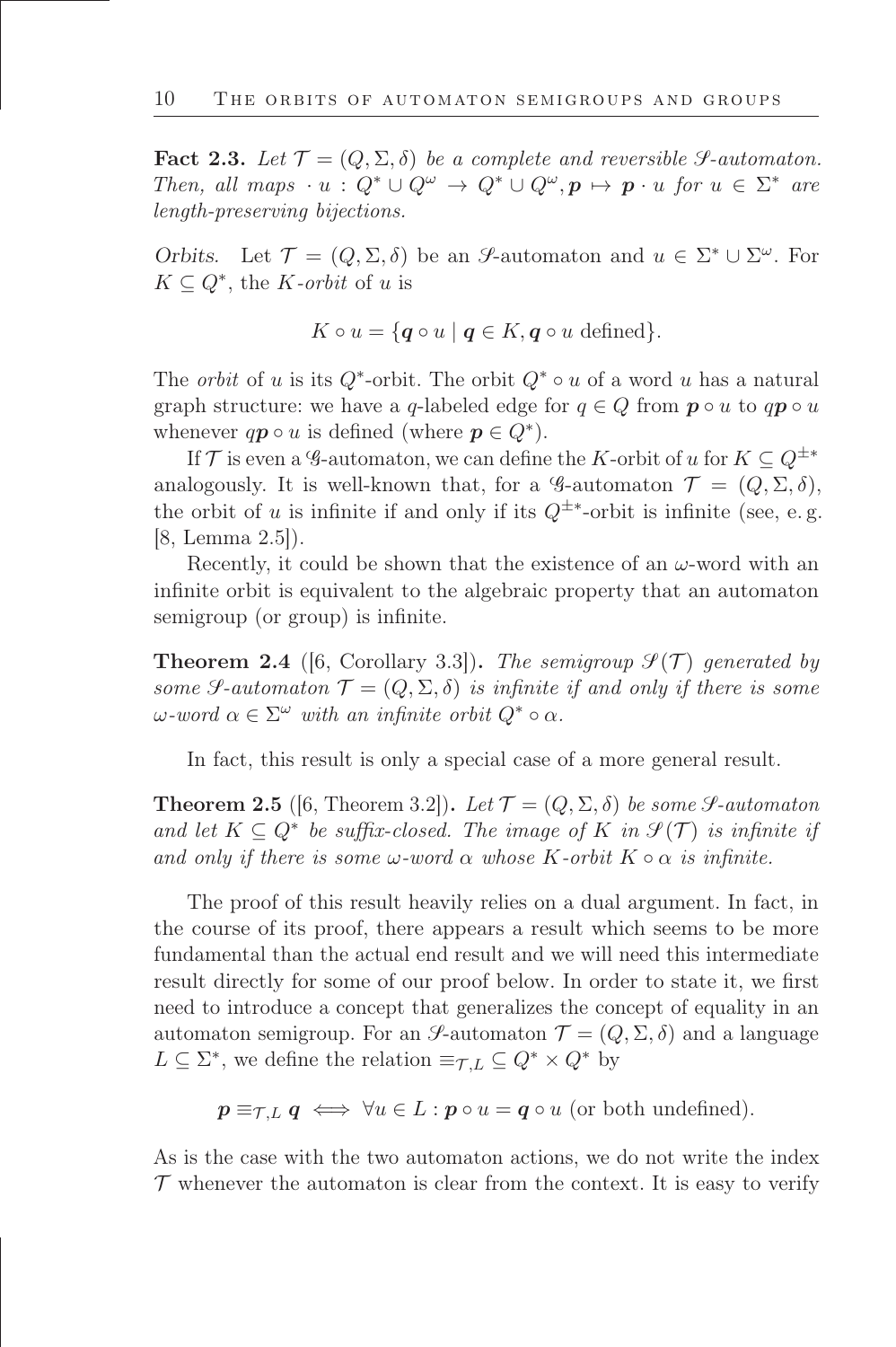that  $\equiv_L$  is an equivalence relation for all languages  $L \subseteq \Sigma^*$ . We write  $[p]_L$ for the equivalence class of  $p \in Q^*$  under  $\equiv_L$  and

$$
K/L = \{ [\boldsymbol{p}]_L \mid \boldsymbol{p} \in K \}
$$

for the set of classes with a representative in  $K \subseteq Q^*$ . The set  $K/L$  is a generalization of a couple of other notions (including the automaton semigroup itself and co-sets with respect to stabilizers in the group case; see [6] for these examples) but, most importantly, it is closely related to the K-orbit of a word.

<span id="page-10-1"></span>**Proposition 2.6** ([6, Proposition 2.4]). Let  $\mathcal{T} = (Q, \Sigma, \delta)$  be an  $\mathcal{S}\text{-}auto$ maton and let  $K \subseteq Q^*$  be suffix-closed. For all  $\alpha \in \Sigma^{\omega}$ , we have

$$
|K/\operatorname{Pre}\alpha|=\infty \iff |K\circ\alpha|=\infty.
$$

In particular, this result also holds for non-complete  $\mathcal{S}\text{-automata.}$ 

For an S-automaton  $\mathcal{T} = (Q, \Sigma, \delta)$  and a set  $K \subseteq Q^*$ , we also have the equivalence  $\equiv_{K,\partial\mathcal{T}}$  belonging to the dual of  $\mathcal{T}$ . We also simply write  $\equiv_K$  for this relation and  $L/K$  for the classes of  $\equiv_K$  with a representative in  $L \subseteq \Sigma^*$ . That these are to be understood with respect to  $\partial \mathcal{T}$  (and not with respect to  $\mathcal T$  itself) can be seen from the fact that K is a set of state sequences of  $\mathcal T$ .

The above-mentioned result shows a close relation between the sets  $K/L$  and  $L/K$ :

<span id="page-10-0"></span>**Proposition 2.7** ([6, Proposition 3.1]). Let  $\mathcal{T} = (Q, \Sigma, \delta)$  be an *S*-automaton, let  $K \subseteq Q^*$  be suffix-closed and let  $L \subseteq \Sigma^*$  be prefix-closed. Then, we have:

$$
|K/L| = \infty \iff |\partial L/\partial K| = \infty
$$

An important special case of [Theorem 2.7](#page-10-0) is when K and L are both given by a single  $\omega$ -word. Combined with [Theorem 2.6,](#page-10-1) this case yields the following duality result for orbits (which we will also use below).

<span id="page-10-2"></span>Corollary 2.8 ([6, Corollary 3.11]). Let  $\mathcal{T} = (Q, \Sigma, \delta)$  be an  $\mathcal{S}\text{-}automaton$ and let  $\pi \in Q^{\omega}$  and  $\alpha \in \Sigma^{\omega}$ . Then, we have

$$
|\partial \operatorname{Pre} \pi \circ \alpha| = \infty \iff |\partial \operatorname{Pre} \alpha \circ_{\partial} \pi| = \infty
$$

[Theorem 2.7](#page-10-0) can also be used to prove the following connection between an element of an automaton semigroup having torsion and the infinity of the corresponding dual orbit (compare to [7, Theorem 3] and [17, Proposition 7]).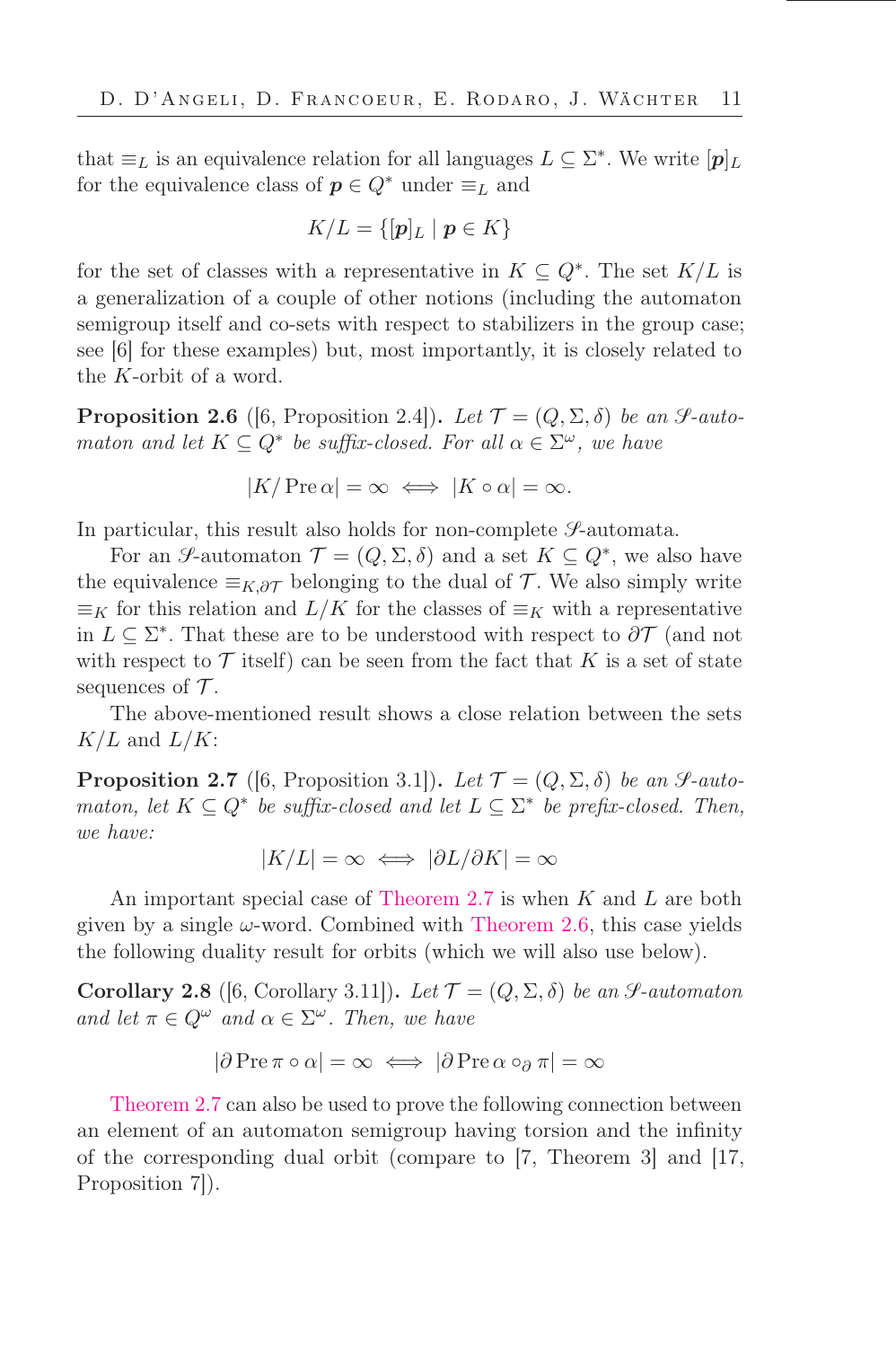<span id="page-11-1"></span>**Theorem 2.9** ([6, Theorem 3.12]). Let  $\mathcal{T} = (Q, \Sigma, \delta)$  be an *S*-automaton and let  $q \in Q^+$ . Then, the statements

- 1) ∂q has torsion in  $\mathcal{S}(\mathcal{T})$ .
- 2) The orbit  $\Sigma^* \circ_{\partial} q^{\omega}$  of  $q^{\omega}$  under the action of the dual of  $\mathcal T$  is finite.
- 3) The orbit  $\Sigma^* \circ_{\partial} pq^{\omega}$  of  $pq^{\omega}$  under the action of the dual of  $\mathcal T$  is finite for all  $p \in Q^*$ .

are equivalent.

#### 3. The finiteness problem for automaton groups

The question whether the finiteness problem for automaton groups

| Input:    | a $\mathscr G$ -automaton $\mathscr T$ |
|-----------|----------------------------------------|
| Question: | is $\mathscr{G}(\mathcal{T})$ finite?  |

is undecidable is an important open question in the algorithmic study of automaton groups [14, 7.2 b)]. In this section, we will show that a more general version of the problem is undecidable. We will show this by using Gillibert's result that there is an automaton group whose order problem

|           | <b>Constant:</b> a G-automaton $\mathcal{T} = (Q, \Sigma, \delta)$ |
|-----------|--------------------------------------------------------------------|
| Input:    | a finite state sequence $q \in Q^*$                                |
| Question: | has q finite order in $\mathscr{G}(\mathcal{T})$ ?                 |

is undecidable [12]. In fact, this result was also obtain by Bartholdi and Mitrofanov [2] but we specifically use the construction given by Gillibert.

#### <span id="page-11-0"></span>Theorem 3.1. The decision problem

|        | <b>Constant:</b> a $\mathscr G$ -automaton $\mathcal T = (Q, \Sigma, \delta)$                                 |
|--------|---------------------------------------------------------------------------------------------------------------|
| Input: | a finite word $w \in \Sigma^*$                                                                                |
|        | Question: is $\mathscr{G}(\mathcal{T}) \cdot w = \{ g \cdot w \mid g \in \mathscr{G}(\mathcal{T}) \}$ finite? |

is undecidable for some  $\mathscr{G}\text{-}automaton$   $\mathscr{T}\text{.}$ 

Proof. Although it is not explicitly stated in his proof, Gillibert actually shows the undecidability of the decision problem

|        | <b>Constant:</b> a $\mathcal{G}$ -automaton $\mathcal{R} = (P, \Gamma, \tau)$ and |
|--------|-----------------------------------------------------------------------------------|
|        | a state $\$\in P$                                                                 |
| Input: | a finite sequence $p \in P^*$ of states                                           |
|        | <b>Question:</b> has $\Lambda(p)$ finite order in $\mathscr{G}(\mathcal{R})$ ?    |

where  $\Lambda: P^* \to P^*$  is given by  $\Lambda(\varepsilon) = \varepsilon$  and  $\Lambda(p\hat{p}) = \Lambda(p)\hat{p}\Lambda(p)$  [12].<sup>4</sup>

 ${}^{4}$ In Gillibert's paper, the function is called  $Q$ , actually. However, this notation clashes with the convention of using Q to denote the state sets of automata followed in this work. Therefore, we use  $\Lambda$  instead. Additionally, Gillibert uses right actions to define automaton groups. Therefore, we mirror the ordering here.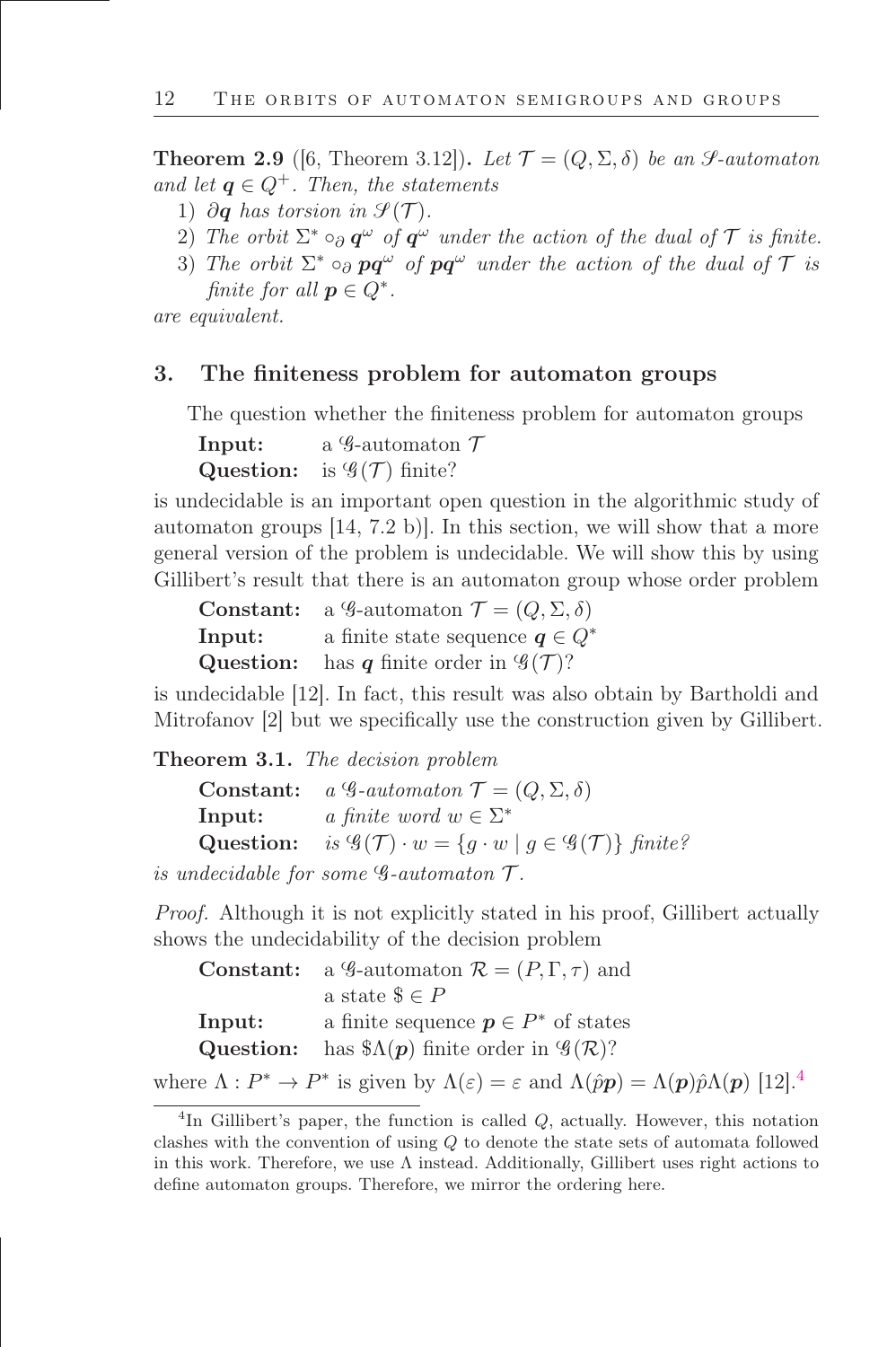

<span id="page-12-0"></span>FIGURE 1. New transitions of  $\mathcal T$ 

We take the G-automaton  $\mathcal R$  and extend it into a new G-automaton  $\mathcal{T} = (Q, \Sigma, \delta)$ . Then, we reduce the above version of the order problem of  $\mathcal R$  to the generalized finiteness problem for  $\mathcal T$  from the theorem statement.

As the alphabet of T, we use  $\Sigma = \Gamma \oplus \{a_p \mid p \in P\} \times \{0,1\} \oplus \{*,\#\},\$ i. e. we add two new special letters  $*$  and  $#$  as well as two new letters  $(a_p, 0)$ and  $(a_p, 1)$  for every state  $p \in P$ . Similarly, we use  $Q = P \cup \{s, t, id\} \cup \{\#_p \mid s \in P\}$  $p \in P$  for the state set, i.e. we add three new states s, t and id as well as a new state  $\#_p$  for every old state  $p \in P$ . Of course, we also add new transitions

$$
\delta' = \tau \cup \{ s \xrightarrow{\ast/\ast} t, t \xrightarrow{\#/\#} \$\}
$$
  

$$
\cup \{ t \xrightarrow{(a_p, 1)/(a_p, 0)} t, t \xrightarrow{(a_p, 0)/(a_p, 1)} \#_p | p \in P \}
$$
  

$$
\cup \{ \#_p \xrightarrow{(a_q, i)/(a_q, i)} \#_p, \#_p \xrightarrow{\#/\#} p | p, q \in P, i \in \{0, 1\} \}
$$
  

$$
\cup \{ id \xrightarrow{a/a} \text{ id } | a \in \Sigma \},
$$

which are depicted schematically in [Figure 1,](#page-12-0) and make the automaton complete by adding a transition to the identity state whenever some transition is missing:

$$
\delta = \delta' \cup \{ q \xrightarrow{a/a} \text{ id } | q \in Q, a \in \Sigma, \nexists a' \in \Sigma, q' \in Q : q \xrightarrow{a/a'} q' \in \delta' \}
$$

Note that the resulting automaton is indeed a  $\mathcal{G}\text{-automaton}!$ 

For the reduction of the strengthened version of the order problem to the generalized version of the őniteness problem, we map the input sequence  $p = p_\ell \dots p_1$  to the finite word  $w = *w' = * (a_{p_1}, 0) \dots (a_{p_\ell}, 0) \#$ , which is obviously computable. In the remainder of this proof, we show that  $\mathcal{A}(\mathbf{p})$  has finite order in  $\mathcal{G}(\mathcal{R})$  if and only if  $\mathcal{G}(\mathcal{T}) \cdot w$  is finite.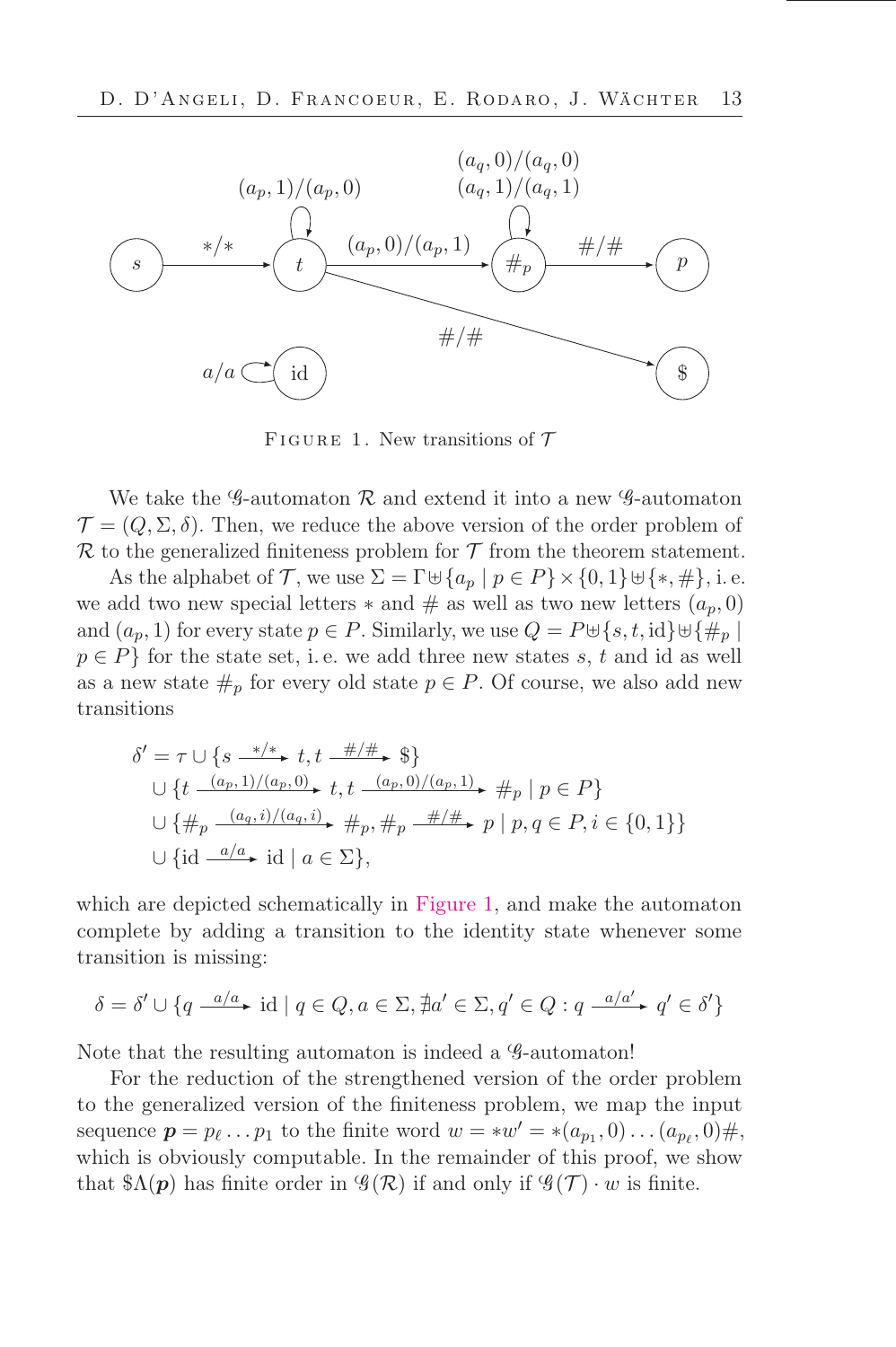First, we show that  $\mathcal{S}_{\Lambda}(\boldsymbol{p})$  has finite order in  $\mathcal{G}(\mathcal{R})$  if and only if it has in  $\mathscr{G}(\mathcal{T})$ . We do this, by showing that  $(\mathscr{A}(\mathbf{p}))^i$  and  $(\mathscr{A}(\mathbf{p}))^j$  are distinct in  $\mathscr{G}(\mathcal{R})$  if and only if they are distinct in  $\mathscr{G}(\mathcal{T})$  for  $i, j \in \mathbb{N}$ . If they are distinct in  $\mathscr{G}(\mathcal{R})$ , there is some witness  $u \in \Gamma^*$  which they act differently on. Since we have  $\tau \subseteq \delta' \subseteq \delta$ , this is also a witness for their difference in  $\mathscr{G}(\mathcal{T})$ . For the other direction, suppose that  $(\Re(\mathbf{p}))^i$  is different to  $(\Re \Lambda(p))^j$  in  $\mathscr{G}(\mathcal{T})$ . Then, there must be some witness  $u \in \Sigma^*$ which they act differently on. We are done if  $u$  is already in  $\Gamma^*$ . Otherwise, we can factorize  $u = u_1 a u_2$  with  $u_1 \in \Gamma^*$ ,  $a \in \Sigma \setminus \Gamma$  and  $u_2 \in \Sigma^*$ . By the construction of  $\mathcal T$ , we remain in states from P if we start in P and read letters from Γ. If we read a letter from  $\Sigma \setminus \Gamma$ , we go to id, which yields the cross diagrams

$$
(\$\Lambda(\boldsymbol{p}))^i \xrightarrow{\downarrow} \begin{array}{c} u_1 \ a \to id^{i} \|\Lambda(\boldsymbol{p})\| \xrightarrow{\downarrow} \text{ and} \\ v_1 \ a \to u_2 \end{array} \text{ and}
$$

$$
(\$\Lambda(\boldsymbol{p}))^j \xrightarrow{\downarrow} \begin{array}{c} u_1 \ a \to id^{j} \|\Lambda(\boldsymbol{p})\| \xrightarrow{\downarrow} \text{ for } \mathcal{T}.
$$

$$
v'_1 \ a \to u_2
$$

Thus,  $(\Re \Lambda(p))^i$  and  $(\Re \Lambda(p))^j$  must already act differently on  $u_1$ , which is from  $\Gamma^*$  and, thus, also a witness for  $\mathcal{R}$ .

Next, we observe that ∗ is not changed by the action of any state and that we have  $q \cdot * = id$  for all  $q \in Q$  except s and  $s \cdot * = t$ . Thus,  $\mathscr{G}(\mathcal{T}) \cdot *$ is the subgroup T generated by t in  $\mathscr{G}(\mathcal{T})$  and we obtain  $\mathscr{G}(\mathcal{T}) \cdot w = T \cdot w'$ . To understand the elements in  $T \cdot w'$ , we will show that we have the cross diagram

$$
t^{k |\$ \Lambda(p)|} \xrightarrow{\psi'} (\$ \Lambda(p))^k \text{ in } \mathcal{T}
$$
 (†)

for all  $k \in \mathbb{N}$ . This shows that  $\mathscr{G}(\mathcal{T}) \cdot w = T \cdot w'$  is given by the state sequences

<span id="page-13-0"></span>
$$
(\operatorname{Suf} \, \$ \Lambda(\boldsymbol{p})) \, (\$ \Lambda(\boldsymbol{p}))^*
$$

and their inverses in  $\mathscr{G}(\mathcal{T})$ . These form a finite set in  $\mathscr{G}(\mathcal{T})$  if and only if  $(\Re\Lambda(\mathbf{p}))^*$  is finite in  $\mathscr{G}(\mathcal{T})$  and this is the case if and only if  $\Re(\mathbf{p})$  has finite order in  $\mathscr{G}(\mathcal{T})$  (or, equivalently, in  $\mathscr{G}(\mathcal{R})$ ).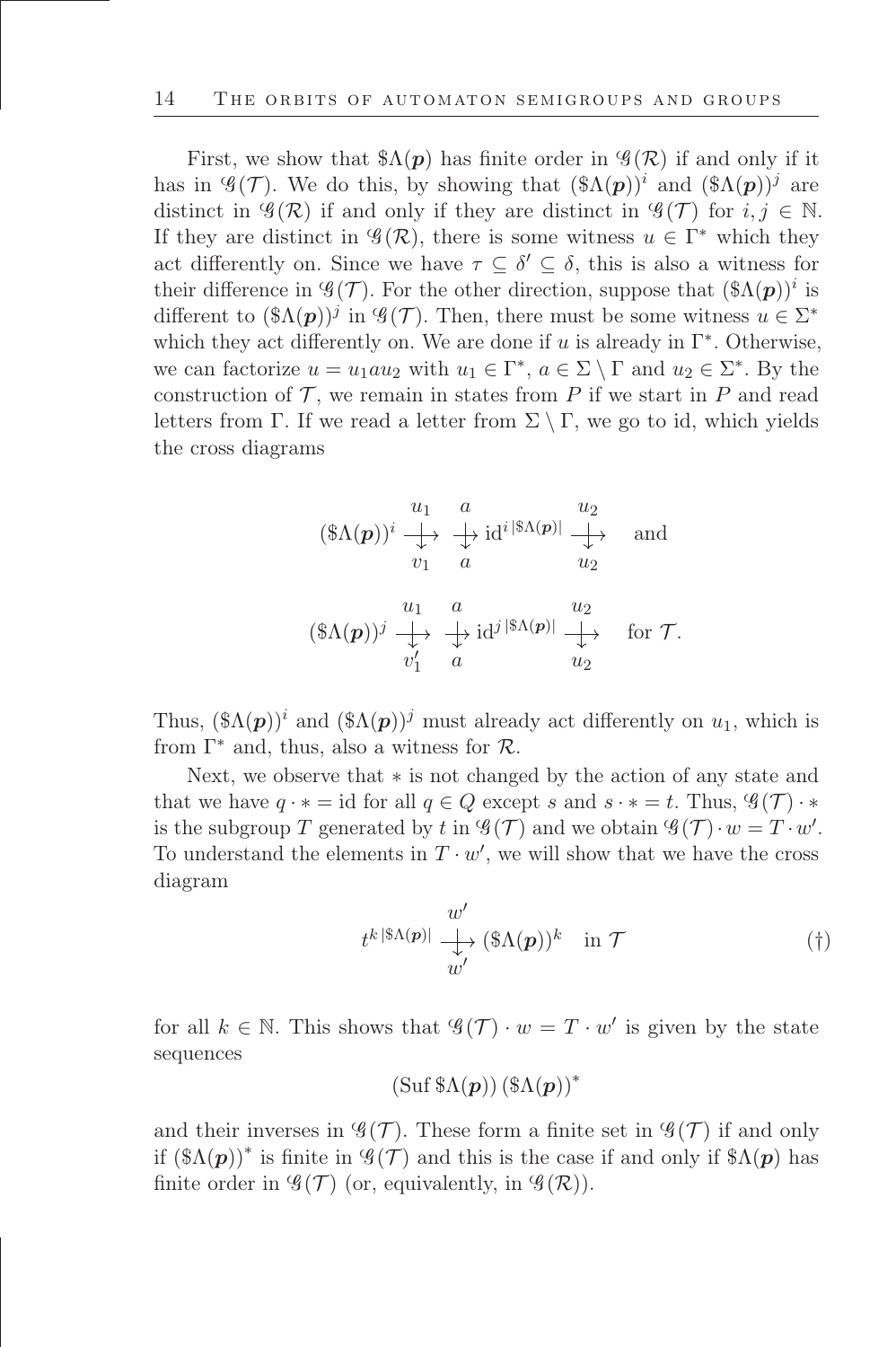The easiest way to establish the cross diagrams ([†](#page-13-0)) is by calculation. For example, for  $p = p_3 p_2 p_1$ , we have  $w' = (a_{p_1}, 0)(a_{p_2}, 0)(a_{p_3}, 0)$ # and the cross diagram:

$$
t \xrightarrow{(a_{p_1}, 0)} \qquad (a_{p_2}, 0) \qquad (a_{p_3}, 0) \qquad #
$$
\n
$$
t \xrightarrow{(a_{p_1}, 1)} \qquad (a_{p_2}, 0) \qquad (a_{p_3}, 0) \qquad #
$$
\n
$$
t \xrightarrow{(a_{p_1}, 0)} \qquad (a_{p_2}, 1) \qquad (a_{p_3}, 0) \qquad #
$$
\n
$$
t \xrightarrow{(a_{p_1}, 0)} \qquad (a_{p_2}, 1) \qquad (a_{p_3}, 0) \qquad #
$$
\n
$$
t \xrightarrow{(a_{p_1}, 1)} \qquad (a_{p_2}, 1) \qquad (a_{p_3}, 0) \qquad #
$$
\n
$$
t \xrightarrow{(a_{p_1}, 1)} \qquad (a_{p_2}, 1) \qquad (a_{p_3}, 0) \qquad #
$$
\n
$$
t \xrightarrow{(a_{p_1}, 0)} \qquad (a_{p_2}, 0) \qquad (a_{p_3}, 1) \qquad #
$$
\n
$$
t \xrightarrow{(a_{p_1}, 0)} \qquad (a_{p_2}, 0) \qquad (a_{p_3}, 1) \qquad #
$$
\n
$$
t \xrightarrow{(a_{p_1}, 1)} \qquad (a_{p_2}, 0) \qquad (a_{p_3}, 1) \qquad #
$$
\n
$$
t \xrightarrow{(a_{p_1}, 0)} \qquad (a_{p_2}, 1) \qquad (a_{p_3}, 1) \qquad #
$$
\n
$$
t \xrightarrow{(a_{p_1}, 0)} \qquad (a_{p_2}, 1) \qquad (a_{p_3}, 1) \qquad #
$$
\n
$$
t \xrightarrow{(a_{p_1}, 0)} \qquad (a_{p_2}, 1) \qquad (a_{p_3}, 1) \qquad #
$$
\n
$$
t \xrightarrow{(a_{p_1}, 0)} \qquad (a_{p_2}, 0) \qquad (a_{p_3}, 1) \qquad #
$$
\n
$$
t \xrightarrow{(a_{p_1}, 0)} \qquad (a_{p_2}, 0) \qquad (a_{p_3}, 0) \qquad #
$$
\n
$$
t \x
$$

Notice that, in the second component, t implements a binary increment (in the same way as the adding machine in [Theorem 2.2\)](#page-7-0). This is what creates the pattern of  $\Lambda(\mathbf{p})$ .

For a formal proof, we first define the shorthand notations  $(a_p, i)$  =  $(a_{p_1}, i) \dots (a_{p_\ell}, i)$  for  $i \in \{0, 1\}$  and  $p = p_\ell \dots p_1$  as well as  $\#_\varepsilon = \varepsilon$  and  $\#_{\Lambda(\hat{p}\mathbf{p})} = \#_{\Lambda(\mathbf{p})} \#_{\hat{p}} \#_{\Lambda(\mathbf{p})}$  for  $\mathbf{p} \in P^*$  and  $\hat{p} \in P$ . We start by showing the cross diagram(s)

$$
t^{|\Lambda(\boldsymbol{p})|} \xrightarrow{\begin{array}{c} (a_{\boldsymbol{p}},0) \\ \downarrow \\ (a_{\boldsymbol{p}},1) \end{array}} t^{|\Lambda(\boldsymbol{p})|} \xrightarrow{t} t
$$

$$
t \xrightarrow{\begin{array}{c} (a_{\boldsymbol{p}},0) \end{array}} t
$$

for every  $p \in P^+$  by induction on the length of p. For  $p = p \in P$ , this is easily verified from the definition of T (note that  $\Lambda(\mathbf{p}) = \Lambda(\mathbf{p}) = p$  in this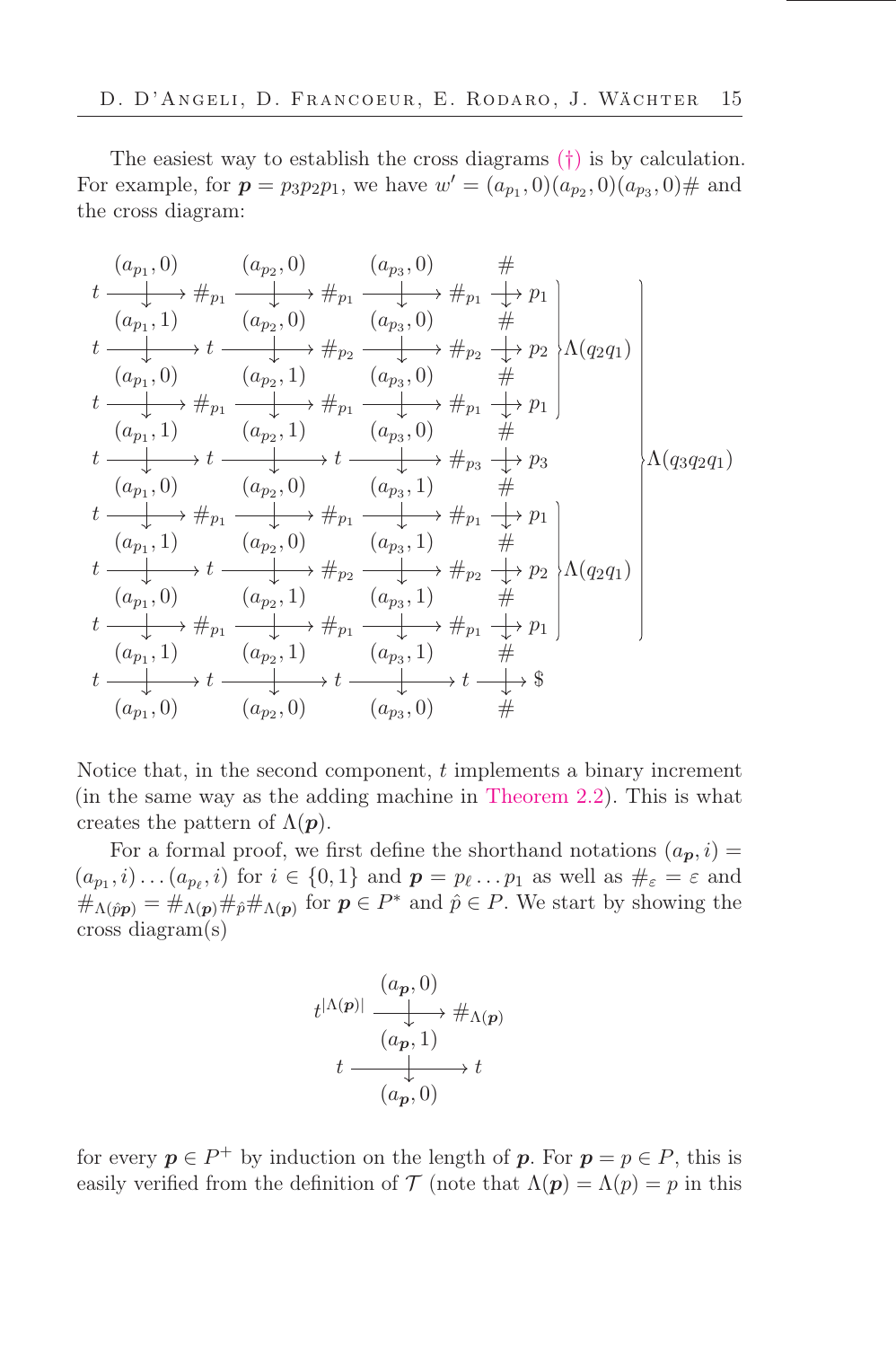case). For  $p' = \hat{p}p$  with  $\hat{p} \in P$ , we have  $|\Lambda(\hat{p}p)| = 2|\Lambda(p)| + 1$  and the cross diagram

$$
t^{|\Lambda(p)|} \xrightarrow{(a_p, 0)} \#_{\Lambda(p)} \xrightarrow{(a_{\hat{p}}, 0)} \#_{\Lambda(p)} \longrightarrow \#_{\Lambda(p)} \rightarrow t \longrightarrow t \longrightarrow t \longrightarrow \#_{\hat{p}} \#_{\Lambda(\hat{p}p)} \rightarrow t \longrightarrow (a_{\hat{p}}, 1) \qquad t^{|\Lambda(p)|} \xrightarrow{(a_p, 1)} \#_{\Lambda(p)} \xrightarrow{(a_{\hat{p}}, 1)} t \longrightarrow t \longrightarrow t \longrightarrow (a_p, 0) \qquad (a_{\hat{p}}, 0) \qquad (a_{\hat{p}}, 0)
$$

where the shaded part is obtained from using the induction hypothesis twice. For the part on the right, notice that we have  $\#_p \circ (a_q, i) = (a_q, i)$ and  $\#_p \cdot (a_q, i) = \#_p$  for all  $p, q \in P$  and  $i \in \{0, 1\}$  by construction. The two transactions on the right involving  $t$  can directly be verified, which concludes the induction.

Finally, we can extend this to prove the cross diagrams ([†](#page-13-0)) required above:

$$
t^{|\Lambda(p)|} \xrightarrow{(a_p, 0)} \qquad \qquad \# \qquad \longrightarrow \pi_{\Lambda(p)} \qquad \longrightarrow \pi_{\Lambda(p)} \qquad \longrightarrow \pi_{\Lambda(p)} \qquad \qquad \longrightarrow \pi_{\Lambda(p)} \qquad \qquad \longrightarrow \pi_{\Lambda(p)} \qquad \qquad \longrightarrow \pi_{\Lambda(p)} \qquad \qquad \longrightarrow \pi_{\Lambda(p)} \qquad \qquad \longrightarrow \pi_{\Lambda(p)} \qquad \qquad \longrightarrow \pi_{\Lambda(p)} \qquad \qquad \longrightarrow \pi_{\Lambda(p)} \qquad \qquad \longrightarrow \pi_{\Lambda(p)} \qquad \qquad \longrightarrow \pi_{\Lambda(p)} \qquad \qquad \longrightarrow \pi_{\Lambda(p)} \qquad \qquad \longrightarrow \pi_{\Lambda(p)} \qquad \qquad \longrightarrow \pi_{\Lambda(p)} \qquad \qquad \longrightarrow \pi_{\Lambda(p)} \qquad \qquad \longrightarrow \pi_{\Lambda(p)} \qquad \qquad \longrightarrow \pi_{\Lambda(p)} \qquad \qquad \longrightarrow \pi_{\Lambda(p)} \qquad \qquad \longrightarrow \pi_{\Lambda(p)} \qquad \qquad \longrightarrow \pi_{\Lambda(p)} \qquad \qquad \longrightarrow \pi_{\Lambda(p)} \qquad \qquad \longrightarrow \pi_{\Lambda(p)} \qquad \qquad \longrightarrow \pi_{\Lambda(p)} \qquad \qquad \longrightarrow \pi_{\Lambda(p)} \qquad \qquad \longrightarrow \pi_{\Lambda(p)} \qquad \qquad \longrightarrow \pi_{\Lambda(p)} \qquad \qquad \longrightarrow \pi_{\Lambda(p)} \qquad \qquad \longrightarrow \pi_{\Lambda(p)} \qquad \qquad \longrightarrow \pi_{\Lambda(p)} \qquad \qquad \longrightarrow \pi_{\Lambda(p)} \qquad \qquad \longrightarrow \pi_{\Lambda(p)} \qquad \qquad \longrightarrow \pi_{\Lambda(p)} \qquad \qquad \longrightarrow \pi_{\Lambda(p)} \qquad \qquad \longrightarrow \pi_{\Lambda(p)} \qquad \qquad \longrightarrow \pi_{\Lambda(p)} \qquad \qquad \longrightarrow \pi_{\Lambda(p)} \qquad \qquad \longrightarrow \pi_{\Lambda(p)} \qquad \qquad \longrightarrow \pi_{\Lambda(p)} \qquad \qquad \longrightarrow \pi_{\Lambda(p)} \qquad \qquad \longrightarrow \pi_{\Lambda(p)} \qquad \qquad \longrightarrow \pi_{\Lambda(p)} \qquad \qquad \longrightarrow \pi_{\Lambda(p)} \qquad \qquad \longrightarrow \pi_{\Lambda(p)} \qquad \qquad \longrightarrow \pi_{\Lambda(p)} \qquad \qquad \longrightarrow \pi_{\Lambda(p)} \qquad \qquad \longrightarrow \pi_{\Lambda(p)} \qquad \qquad \longrightarrow \pi_{\Lambda(p)} \qquad \qquad \longrightarrow \pi_{\Lambda(p)} \qquad \qquad \longrightarrow
$$

The only point to notice here is that we indeed have  $\#_{\Lambda(p)} \cdot \# = \Lambda(p)$ ; however, this is straight-forward to verify. П

Orbital and Dual Formulation. The őniteness problem for automaton groups and the generalized problem from [Theorem 3.1](#page-11-0) can also be formulated in other ways.

The first one is a re-formulation based on orbits. Using [Theorem 2.4,](#page-9-0) we immediately obtain that the finiteness problem for automaton groups is equivalent to (the complement of) the problem:

**Input:** a 
$$
\mathcal{G}
$$
-automaton  $\mathcal{T} = (Q, \Sigma, \delta)$   
**Question:**  $\exists \alpha \in \Sigma^{\omega} : |Q^* \circ \alpha| = \infty$ ?

For the problem in [Theorem 3.1,](#page-11-0) this view yields the following formulation.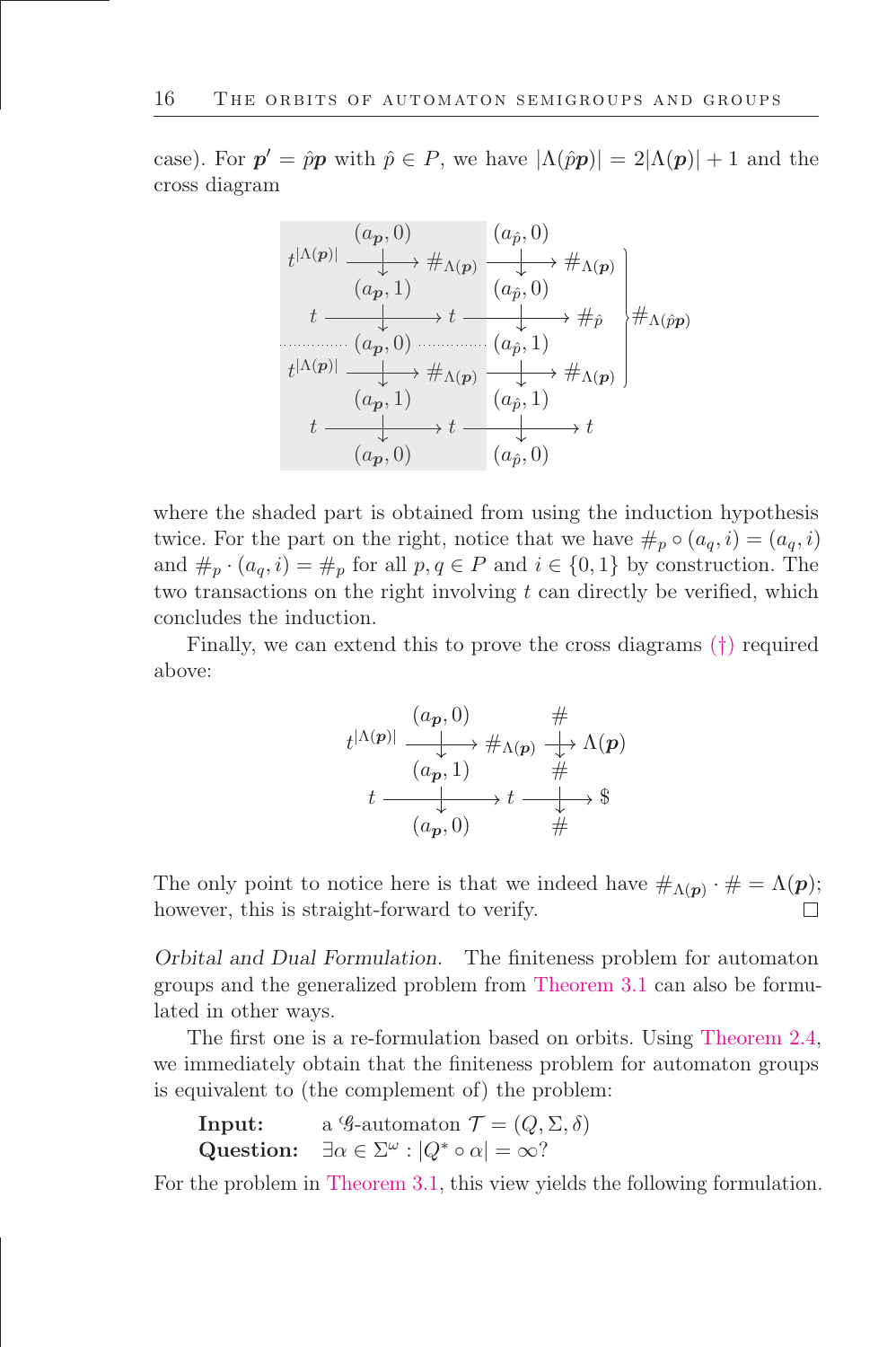<span id="page-16-0"></span>Corollary 3.2. The decision problem Constant:  $a \mathcal{G}\text{-}automaton \mathcal{T} = (Q, \Sigma, \delta)$ **Input:**  $a \text{ finite word } w \in \Sigma^*$ Question:  $\omega$  :  $|Q^* \circ w\alpha| = \infty$ ?

is undecidable for some  $\mathscr{G}\text{-}automaton$   $\mathscr{T}\text{.}$ 

*Proof.* We have to show that  $\mathscr{G}(\mathcal{T}) \cdot w$  is infinite if and only if there is some  $\omega$ -word  $\alpha \in \Sigma^{\omega}$  such that the orbit  $Q^* \circ w\alpha$  is infinite.

In  $\mathscr{G}(\mathcal{T})$ , the elements of  $\mathscr{G}(\mathcal{T}) \cdot w$  are given by  $Q^{\pm *} \cdot w$ , which is suffix-closed and, thus, by [Theorem 2.5,](#page-9-1) infinite in  $\mathscr{G}(\mathcal{T})$  if and only if there is some  $\alpha \in \Sigma^{\omega}$  with  $|Q^{\pm *} \cdot w \circ \alpha| = \infty$ . We claim that  $Q^{\pm *} \cdot w \circ \alpha$ is infinite if and only if  $Q^{\pm*} \circ w\alpha$  is. Since the latter is the case if and only if  $Q^* \circ w\alpha$  is infinite, we are done when we have shown this claim.

Clearly, we can map  $Q^{\pm *} \circ w\alpha$  surjectively onto  $Q^{\pm *} \cdot w \circ \alpha$  by removing the prefix of length  $|w|$ . Thus, if  $Q^{\pm *} \cdot w \circ \alpha$  is infinite, so must be  $Q^{\pm *} \circ w \alpha$ . On the other hand, we have  $Q^{\pm *} * \circ w\alpha \subseteq (Q^{\pm *} \circ w)(Q^{\pm *} \cdot w \circ \alpha)$  and the first of the two sets on the right is always finite. Thus, if  $Q^{\pm*} \circ w\alpha$  is infinite,  $Q^{\pm *} \cdot w \circ \alpha$  must also be infinite. П

Another re-formulation is based on the dual automaton. A  $9$ -automaton generates an inőnite group if and only if its dual generates an infinite semigroup (see, e.g.,  $[1, \text{Proof of Lemma } 5]$  combined with [1, Proposition 10]). Thus, the őniteness problem for automaton groups is equivalent to the problem

**Input:** a complete and reversible  $\mathcal{S}$ -automaton  $\mathcal{T} = (Q, \Sigma, \delta)$ **Question:** is  $\mathcal{I}(\mathcal{T})$  finite?

If we re-formulate the problem from [Theorem 3.1](#page-11-0) under this view, we basically obtain the őniteness problem for left principal ideals for semigroups generated by complete and reversible  $\mathcal{S}\text{-automata.}$ 

Corollary 3.3. The decision problem

| <b>Constant:</b> a complete and reversible <i>S</i> -automaton $\mathcal{R} = (P, \Gamma, \tau)$ |
|--------------------------------------------------------------------------------------------------|
| a finite state sequence $p \in P^*$                                                              |
| Question: is $P^*p$ finite in $\mathcal{S}(\mathcal{R})$ ?                                       |
|                                                                                                  |

is undecidable.

Proof. We reduce the problem from [Theorem 3.2](#page-16-0) to this problem. As the automaton R, we choose the dual  $\partial \mathcal{T}$  of the G-automaton  $\mathcal{T} = (Q, \Sigma, \delta)$ and, for the reduction, we map  $w \in \Sigma^*$  to  $\partial w$  as the input sequence  $p$ . We have to show that there is some  $\alpha \in \Sigma^{\omega}$  with  $|Q^* \circ w\alpha| = \infty$  if and only if  $\Sigma^*\partial w$  is infinite in  $\mathscr{S}(\partial \mathcal{T})$ .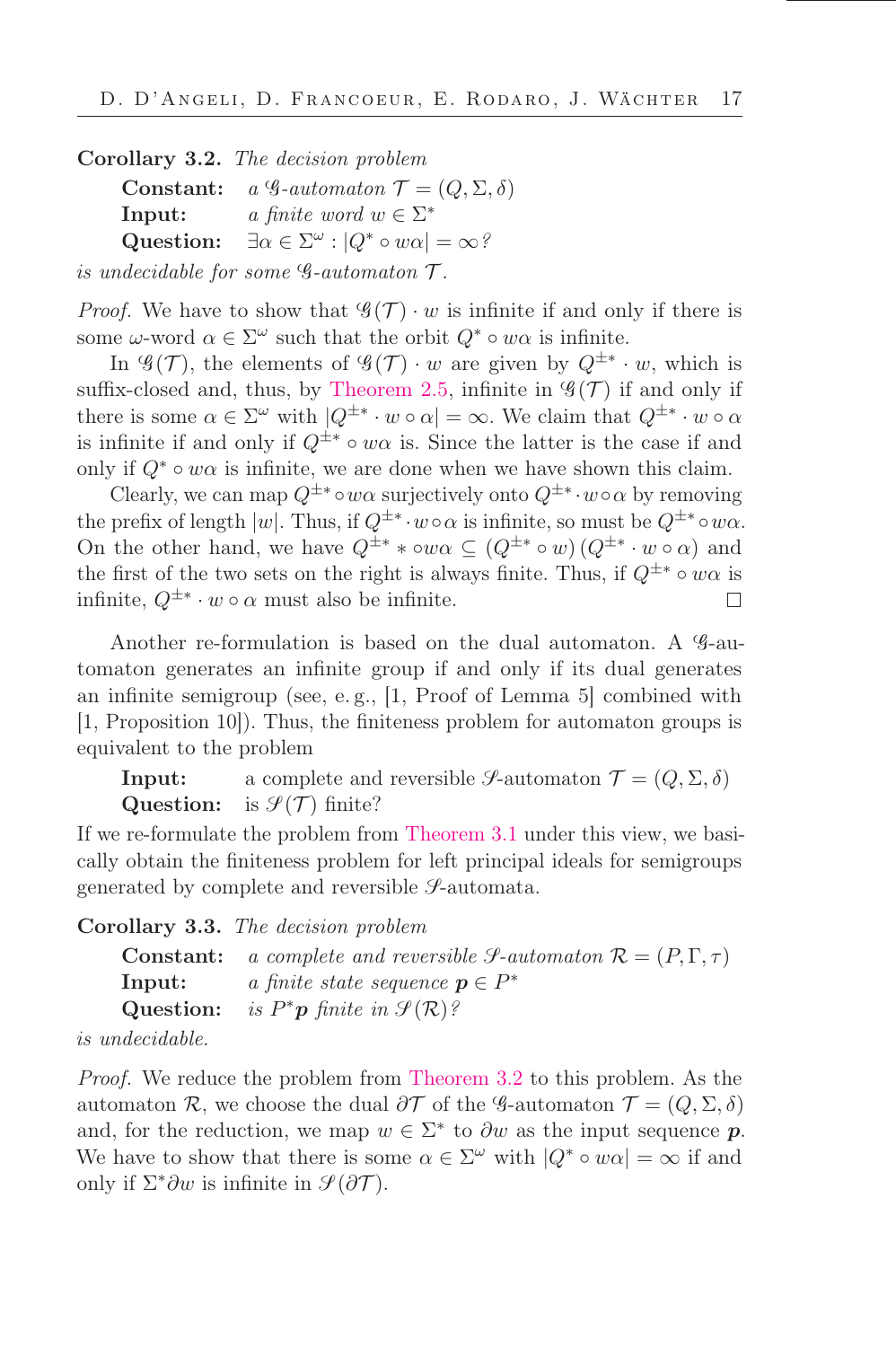If the orbital graph  $Q^* \circ w\alpha$  is infinite (for some  $\alpha \in \Sigma^\omega$ ), it must contain an infinite simple path starting in  $w\alpha$ . In other words, there is some  $\pi \in Q^{\omega}$ with  $\pi = p_1 p_2 ...$  (where  $p_1, p_2, ... \in Q$ ) such that all  $p_i ... p_1 \circ w\alpha$  are pairwise distinct and that, thus,  $\partial \text{Pre } \pi \circ w\alpha$  is infinite. From [Theorem 2.8,](#page-10-2) we obtain that  $\partial \text{Pre}(w\alpha) \circ_{\partial} \pi = \text{Suf}((\partial w)(\partial \alpha)) \circ_{\partial} \pi \subseteq \Sigma^* \partial w \circ_{\partial} \pi$  is also infinite, which shows that  $\Sigma^*\partial w$  is infinite in  $\mathcal{S}(\partial \mathcal{T})$ .

On the other hand, if  $\Sigma^*\partial w$  is infinite in  $\mathcal{S}(\partial \mathcal{T})$ , we have in particular that  $L = \Sigma^* \partial w \cup S \cup \partial w$  is infinite in  $\mathcal{S}(\partial \mathcal{T})$ . Since L is suffix-closed, we obtain by [Theorem 2.5](#page-9-1) that there is some  $\pi \in Q^{\omega}$  such that  $L \circ_{\partial} \pi$  is infinite. This is only possible if  $\Sigma^*\partial w \circ_\partial \pi$  is infinite. Therefore, we have an infinite path in the orbital graph  $\Sigma^*\partial w \circ_\partial \pi$  which starts in  $\pi$ , goes to  $\partial w \circ_{\partial} \pi$  and then continues as an infinite simple path. In other words, there has to be some  $\alpha \in \Sigma^{\omega}$  with  $\alpha = a_1 a_2 \dots$  (where  $a_1, a_2, \dots \in \Sigma$ ) such that all  $a_i \dots a_i(\partial w) \circ_{\partial} \pi$  are pairwise distinct. In particular,  $\partial \text{Pre}(w\alpha) \circ_{\partial} \pi$ is infinite, which implies that  $\partial \text{Pre } \pi \circ w\alpha \subseteq Q^* \circ w\alpha$  is also infinite by [Theorem 2.8.](#page-10-2)  $\Box$ 

### 4. Finite orbits

So far, we have looked at inőnite orbits. In this section, we look at the opposite end and study  $\omega$ -words with finite orbits.

While the existence of an inőnite orbit is coupled to the algebraic property of an automaton semigroup  $\mathcal{S}(\mathcal{T})$  to be infinite (by [Theorem 2.4\)](#page-9-0), the existence of an  $\omega$ -word with a finite orbit depends on the generating automaton  $\mathcal T$  (i.e. it is a property of the way the semigroup is presented, not an algebraic property). Indeed, if an  $\mathcal{S}\text{-automaton }\mathcal{T}$  does not admit an  $\omega$ -word whose orbit is finite, we can add a new letter a to the alphabet of  $\mathcal T$  and loops  $q \stackrel{a/a}{\longrightarrow} q$  to every state q. Obviously, this does not change the generated semigroup; however, now  $a^{\omega}$  has a finite orbit.

Periodic and Ultimately Periodic Words. We have just seen that we can add transitions to any  $\mathcal{S}_{\text{-}}$ -automaton to even obtain a periodic and, thus, ultimately periodic  $\omega$ -word with a finite orbit (without changing the generated semigroup). We will see next that, in many cases, we do not even need to change the automaton: if there is an  $\omega$ -word with a finite orbit, then there is already an ultimately periodic word with őnite orbit for every  $\mathcal{S}\text{-automaton.}$ <sup>5</sup> If the  $\mathcal{S}\text{-automaton}$  is complete and reversible, we even have a periodic word with a finite orbit.

 $5$ Contrasting this, we will later see in [Theorem 5.7](#page-25-0) that there are semigroups where the only inőnite orbits belong to words that are not ultimately periodic.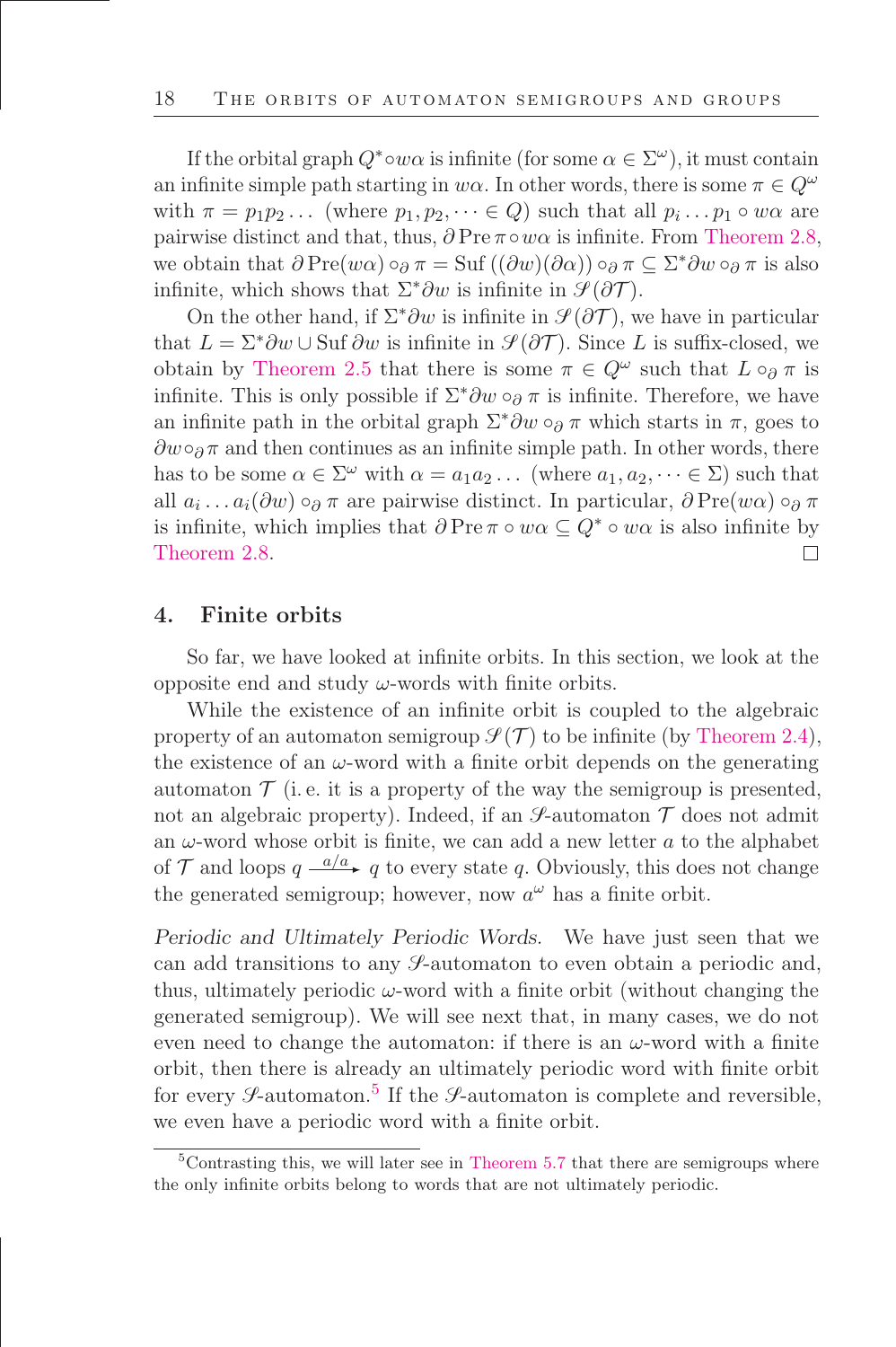<span id="page-18-0"></span>**Proposition 4.1.** Let  $\mathcal{T} = (Q, \Sigma, \delta)$  be an *S*-automaton. If there is an  $\omega$ -word  $\alpha \in \Sigma^{\omega}$  such that its orbit  $Q^* \circ \alpha$  is finite, then there are  $u \in \Sigma^*$ and  $v \in \Sigma^+$  such that  $Q^* \circ uv^\omega$  is finite and v can be chosen in such a way that it contains all letters that appear infinitely often in  $\alpha$ .

If, in addition,  $\mathcal T$  is complete and reversible, then we already have that the orbit  $Q^* \circ v^{\omega}$  is finite.

*Proof.* Suppose we have  $|Q^* \circ \alpha| < \infty$  for the  $\omega$ -word  $\alpha = a_1 a_2 \dots$  with  $a_1, a_2, \dots \in \Sigma$  and the *S*-automaton T. By [Theorem 2.6,](#page-10-1) this is equivalent to  $|Q^*/\operatorname{Pre}\alpha| < \infty$ , which, by [Theorem 2.7,](#page-10-0) is equivalent to  $|\partial\operatorname{Pre}\alpha/Q^*| <$  $\infty$ . Thus, there is an infinite set  $I \subseteq \mathbb{N}$  with  $a_i \dots a_1 \equiv_{Q^*} a_j \dots a_1$  for all  $i, j \in I$ . Let  $k = \min I$  and  $\ell = \min I \setminus \{k\}$  and define

$$
u = a_1 \dots a_k \text{ and } v = a_{k+1} \dots a_{\ell}.
$$

For this choice, we have that  $\partial(uv^*)/Q^*$  contains only one element and that  $\partial \text{Pre } uv^{\omega}/Q^* = {\{\partial w\}_Q^* \mid w \in \text{Pre } uv\}}$  is still finite. By [Theorem 2.7,](#page-10-0) this implies that  $Q^*/\text{Pre } uv^\omega$  is finite, which is the case if and only if  $Q^* \circ uv^\omega$  is finite by [Theorem 2.6.](#page-10-1)

If  $\mathcal T$  is additionally complete and reversible, there is a surjective function  $Q^* \circ uv^{\omega} \to Q^* \circ v^{\omega}$ , which shows  $|Q^* \circ v^{\omega}| \leq |Q^* \circ uv^{\omega}| < \infty$ . This function maps a word  $w\beta \in Q^* \circ uv^\omega$  with prefix w of length  $|w| = |u|$ to  $\beta$ . Clearly,  $w\beta \in Q^* \circ uv^{\omega}$  implies  $\beta \in Q^* \circ v^{\omega}$  and, to show that the function is surjective, consider an arbitrary element  $\beta \in Q^* \circ v^{\omega}$ . Then, there is some  $q \in Q^*$  with  $q \circ v^{\omega} = \beta$ . Since  $\mathcal T$  is complete and reversible, there is some  $p \in Q^{|q|}$  with  $p \cdot u = q$  (as the map  $\cdot u$  is a length-preserving permutation in this case by [Theorem 2.3](#page-9-2) and we can choose  $p$  as the pre-image of  $q$ ). This yields the cross diagram

$$
\begin{array}{ccc}\n u & v^{\omega} \\
 p & \downarrow \\
 w & \beta\n\end{array}
$$

for  $w = \mathbf{p} \circ u$  and, thus, that  $w\beta \in Q^* \circ uv^{\omega}$  is a pre-image of  $\beta$  for our function.  $\Box$ 

In the general case, when the automaton is not reversible, however, the existence of an  $\omega$ -word with finite orbit does not imply the existence of a periodic  $\omega$ -word with finite orbit; not even, if the automaton is complete and invertible.

**Proposition 4.2.** Let  $\mathcal{T} = (Q, \Sigma, \delta)$  be the G-automaton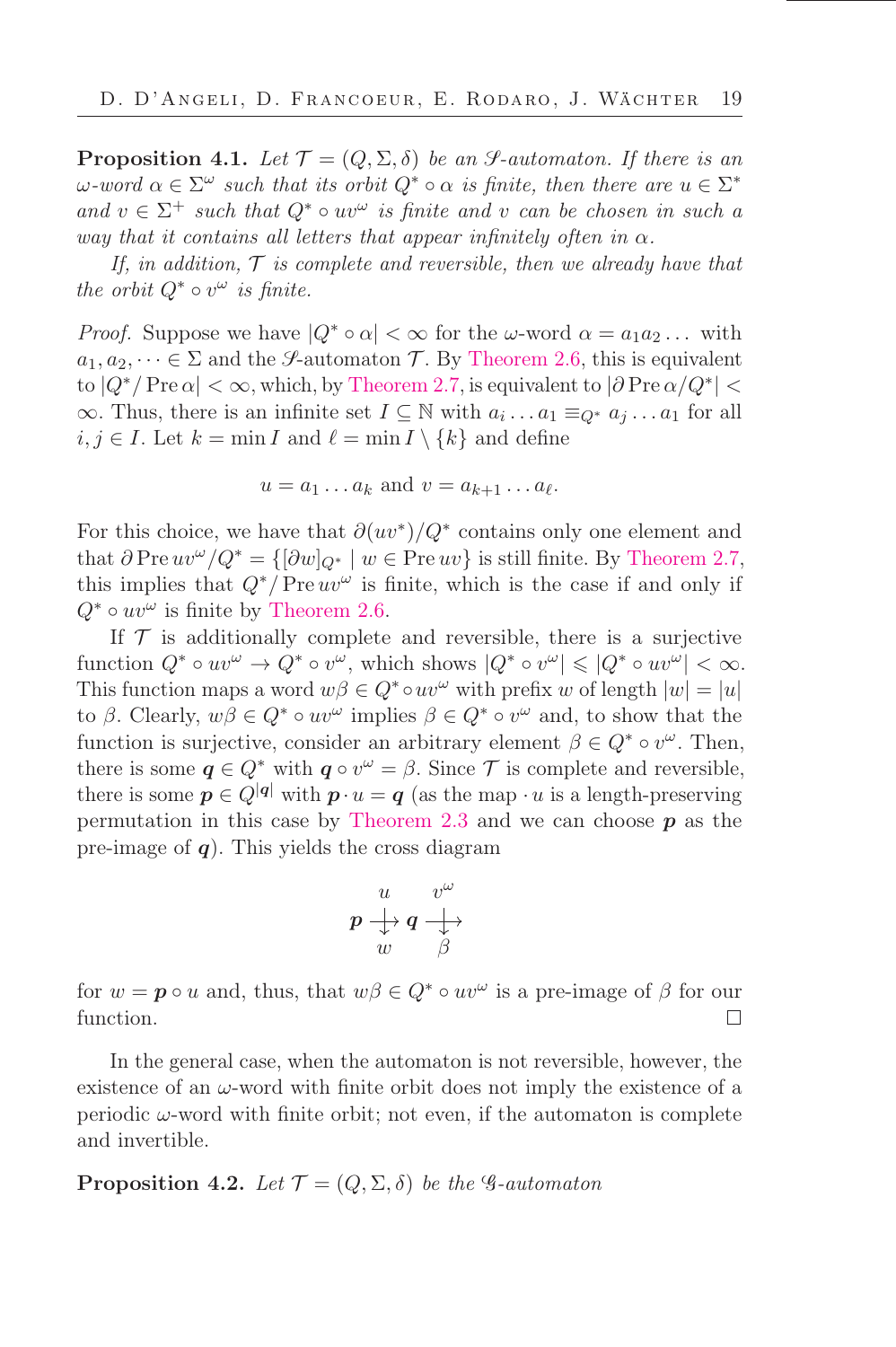

where id acts as the identity.

Then, there exist an (ultimately periodic)  $\omega$ -word  $\alpha \in \Sigma^{\omega}$  with finite orbit  $Q^{\pm *} \circ \alpha$  but every periodic  $\omega$ -word  $u^{\omega}$  with  $u \in \Sigma^+$  has an infinite orbit  $Q^* \circ u^\omega$ .

*Proof.* Let  $\alpha = 1'0^{\omega}$  and  $\alpha' = 0'0^{\omega}$ . It is easy to see that  $p \circ \alpha = \alpha$ ,  $p \circ \alpha' = \alpha'$ ,  $q \circ \alpha = \alpha'$  and  $q \circ \alpha' = \alpha$ . Thus, we have  $Q^{\pm *} \circ \alpha = \{\alpha, \alpha'\},$ which is finite.

To see that the orbit of every periodic word is infinite, let  $u \in \Sigma^+$ be arbitrary. We distinguish two cases:  $u \in \{0,1\}^+$  or u contains a 0' or a 1 ′ . For the őrst case, observe that we obtain the adding machine (see [Theorem 2.2\)](#page-7-0) if we remove the state q and the letters  $0'$  and  $1'$  from  $\mathcal{T}$ . Thus, for  $u \in \{0,1\}^+$ , the orbit of  $u^{\omega}$  is infinite; in fact, we already have  $|p^* \circ u^{\omega}| = \infty.$ 

In the other case, we can factorize  $u = u_0 a_1 u_1 a_2 \dots a_n u_n$  with  $a_1, a_2$ ,  $\ldots, a_n \in \{0', 1'\}$  and  $u_0, u_1, \ldots, u_n \in \{0, 1\}^*$ . Similarly to the other case, we observe that we obtain the adding machine (with letters  $0'$  and  $1'$ ) from  $\mathcal T$  if we remove the state p and the letters 0 and 1. Thus, we have  $|q^* \circ (u')^{\omega}| = \infty$  where  $u' = a_1 a_2 ... a_n$  is obtained by removing all letters in  $\{0,1\}$  from u. By the construction of the automaton, reading any of the blocks  $u_i \in \{0,1\}$  does not change the state as long as we are in q or in id. Therefore, it follows easily that  $q^* \circ u^{\omega}$  and, thus, the orbit of  $u^{\omega}$ remain inőnite.  $\Box$ 

Undecidability of Orbit Finiteness. Algorithmically, it is not possible to decide whether a given  $\omega$ -word has a finite or infinite orbit. This can be seen from the connection stated in [Theorem 2.9.](#page-11-1)

**Proposition 4.3.** There is some complete and reversible  $\mathcal{S}\text{-}automaton$ whose orbit finiteness problem for periodic  $\omega$ -words

| <b>Constant:</b> a complete and reversible <i>J</i> -automaton $\mathcal{T} = (Q, \Sigma, \delta)$ |
|----------------------------------------------------------------------------------------------------|
| <b>Input:</b> a finite word $u \in \Sigma^+$                                                       |
| Question: is $Q^* \circ u^{\omega}$ finite?                                                        |

is undecidable.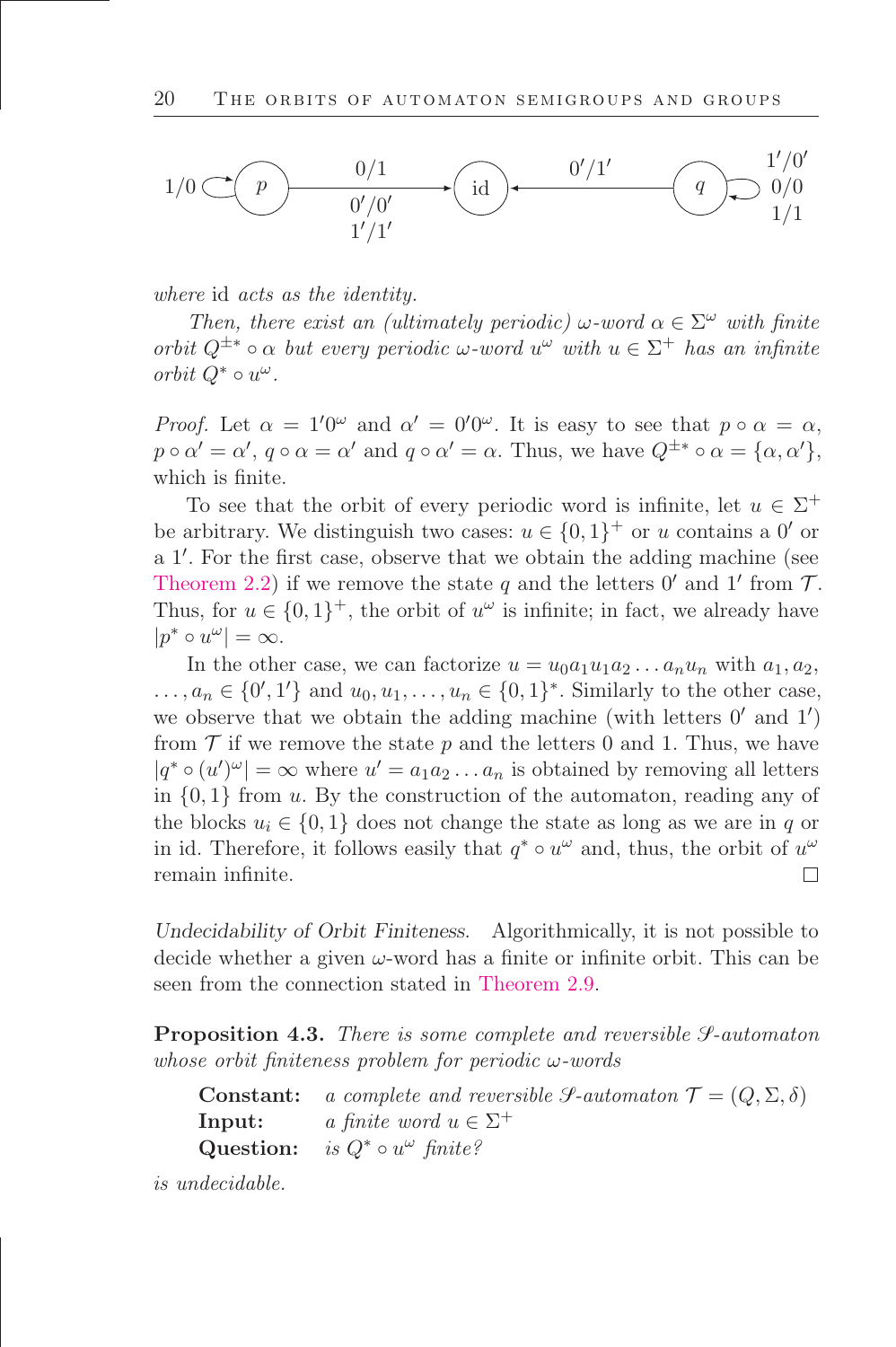Proof. There is an automaton group with an undecidable order problem [2, 12, i.e. there is a  $\mathscr G$ -automaton  $\mathscr T$  such that the problem

|        | <b>Constant:</b> a 9-automaton $\mathcal{T} = (Q, \Sigma, \delta)$           |
|--------|------------------------------------------------------------------------------|
| Input: | a state sequence $q \in Q^*$                                                 |
|        | <b>Question:</b> is <i>q</i> of finite order in $\mathcal{G}(\mathcal{T})$ ? |

is undecidable. We reduce this problem to the one in the proposition: as the automaton, we use  $\partial \mathcal{T}$ , the dual of  $\mathcal{T}$ , which – as the dual of a  $\mathscr{G}\text{-automaton-}$  is reversible and complete; the word is  $(\partial q)^{\omega}$ , which is periodic. By [Theorem 2.9,](#page-11-1) the orbit of  $(\partial q)^{\omega}$  under the action of the dual  $\partial \mathcal{T}$  is finite if and only if  $q \circ$  has torsion (i.e. is of finite order).  $\Box$ 

By [Theorem 2.4,](#page-9-0) the question whether a given (complete)  $\mathscr{S}\text{-automaton}$ admits a word with an infinite orbit or not is equivalent to the finiteness problem for automaton semigroups and, thus, undecidable  $[11]$ .<sup>6</sup> Here, we show a dual result: checking the existence of an  $\omega$ -word with a finite orbit is undecidable, even for complete and reversible  $\mathcal{S}\text{-automata.}$ 

#### Proposition 4.4. The decision problem

**Input:** a complete and reversible  $\mathcal{S}\text{-}automaton \mathcal{T} = (Q, \Sigma, \delta)$ Question: is there an  $\omega$ -word  $\alpha \in \Sigma^{\omega}$  such that  $|Q^* \circ \alpha| < \infty$ ? is undecidable.

Proof. By [8, Theorem 1], the problem

**Input:** a G-automaton  $\mathcal{T} = (Q, \Sigma, \delta)$ Question: is there a state sequence  $q \in Q^+$  such that  $q \circ$  is the identity?

is undecidable. We reduce this problem to the one in the proposition by taking the dual automaton. Obviously, the dual of a G-automaton is complete and reversible.

Now, suppose that there is some  $q \in Q^+$  such that  $q \circ$  is the identity. Then,  $q \circ$ , in particular, has torsion. By [Theorem 2.9,](#page-11-1) this implies that  $(\partial q)^\omega$  has a finite orbit under the action of the dual.

If, on the other hand, there is some word with a finite orbit under the action of the dual, then, by [Theorem 4.1,](#page-18-0) this implies that there already is some periodic word  $q^{\omega}$  with a finite orbit (where  $q \in Q^+$ ). Again, by [Theorem 2.9,](#page-11-1) this implies that  $\partial q \circ$  has torsion in the group generated by the original automaton. In other words, there is  $k \geqslant 1$  such that  $\partial q^k \circ$  is the identity. П

<sup>&</sup>lt;sup>6</sup>We have already discussed this for the finiteness problem for automaton groups above.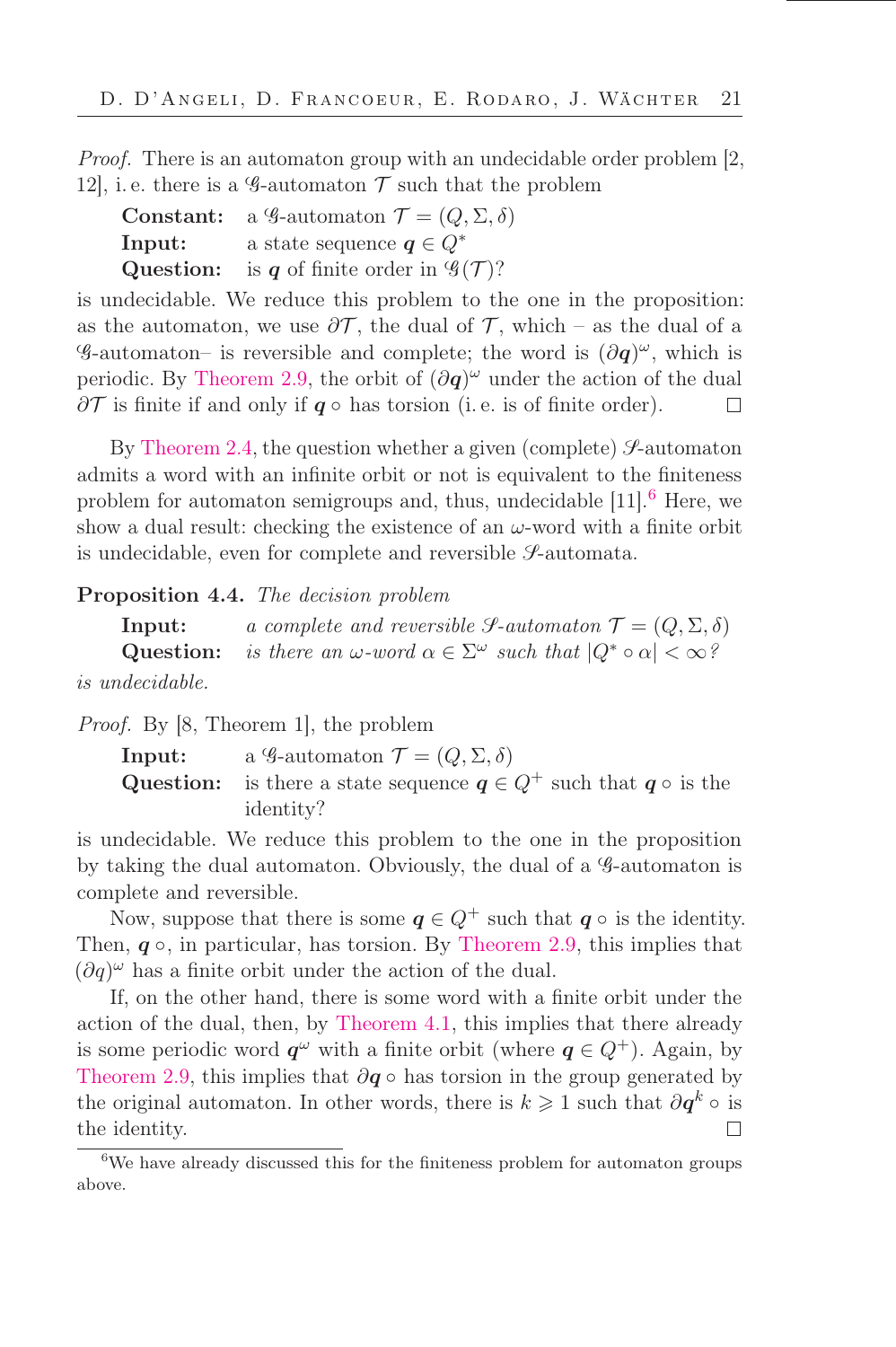#### 5. Reversible but not bi-reversible automata

In this section, we have a closer look at the class of automaton groups generated by reversible but not bi-reversible G-automata.

First, we show that every such  $\mathscr G$ -automaton  $\mathscr T$  admits a periodic word  $u^{\omega}$  with an infinite orbit. The main idea is to take the dual of  $\mathcal{T},$ which is a reversible but not bi-reversible  $\mathscr{G}\text{-}$  automaton as well, and to find elements without torsion in the semigroup generated by the dual. By [Theorem 2.9,](#page-11-1) these elements correspond to periodic  $\omega$ -words with infinite orbits. For the special case that the dual is connected (or only contains non-bi-reversible connected components), we could use [13, Theorem 23] or [7, Proposition 7] to obtain that none of the elements have torsion. However, the result is also true in the general case.

In a reversible and complete S-automaton  $\mathcal{T} = (Q, \Sigma, \delta)$ , all maps  $u: Q \to Q$  for  $u \in \Sigma^*$  are bijections (see [Theorem 2.3\)](#page-9-2). It is not difficult to see that, therefore, in such automata, every connected component is already strongly connected.

The central argument for our proof is that the semigroup generated by a reversible but not bi-reversible G-automaton cannot contain the (group) inverse of any function induced by a state from a non-bi-reversible connected component.

<span id="page-21-0"></span>**Lemma 5.1.** Let  $\mathcal{T} = (Q, \Sigma, \delta)$  be a reversible  $\mathcal{G}\text{-}automaton$  with a non-bireversible (strongly) connected component consisting of the states  $P \subseteq Q$ . Then,  $\mathcal{F}(\mathcal{T})$  does not contain the inverse  $p^{-1} \circ$  for any  $p \in P$ .

*Proof.* We first show that  $\mathcal{I}(\mathcal{T})$  must contain  $q^{-1} \circ$  for all  $q \in P$  if it contains  $p^{-1} \circ$  for a single  $p \in P$ . Therefore, assume the latter to be true. Since q and  $p$  are in the same (strongly) connected component, there is some  $u \in \Sigma^*$  with  $p \cdot u = q$ . Then, for  $v = p \circ u$ , we have  $q^{-1} \circ p^{-1} \cdot v \circ$ . Since we have  $p^{-1} \circ = p' \circ$  for some  $p' \in Q^+$  by assumption, we obtain  $q^{-1} \circ = \boldsymbol{p}' \cdot v \circ$ , which is in  $\mathcal{S}(\mathcal{T})$ .

Now, assume to the contrary that  $\mathcal{S}(\mathcal{T})$  contains  $p^{-1} \circ$  for one, and thus for all,  $p \in P$ . Since P is the state set of some non-bi-reversible component, there are  $q, p, r \in P$  and  $a, b, c \in \Sigma$  with  $p \neq q$  or  $a \neq b$  (or both) and the transitions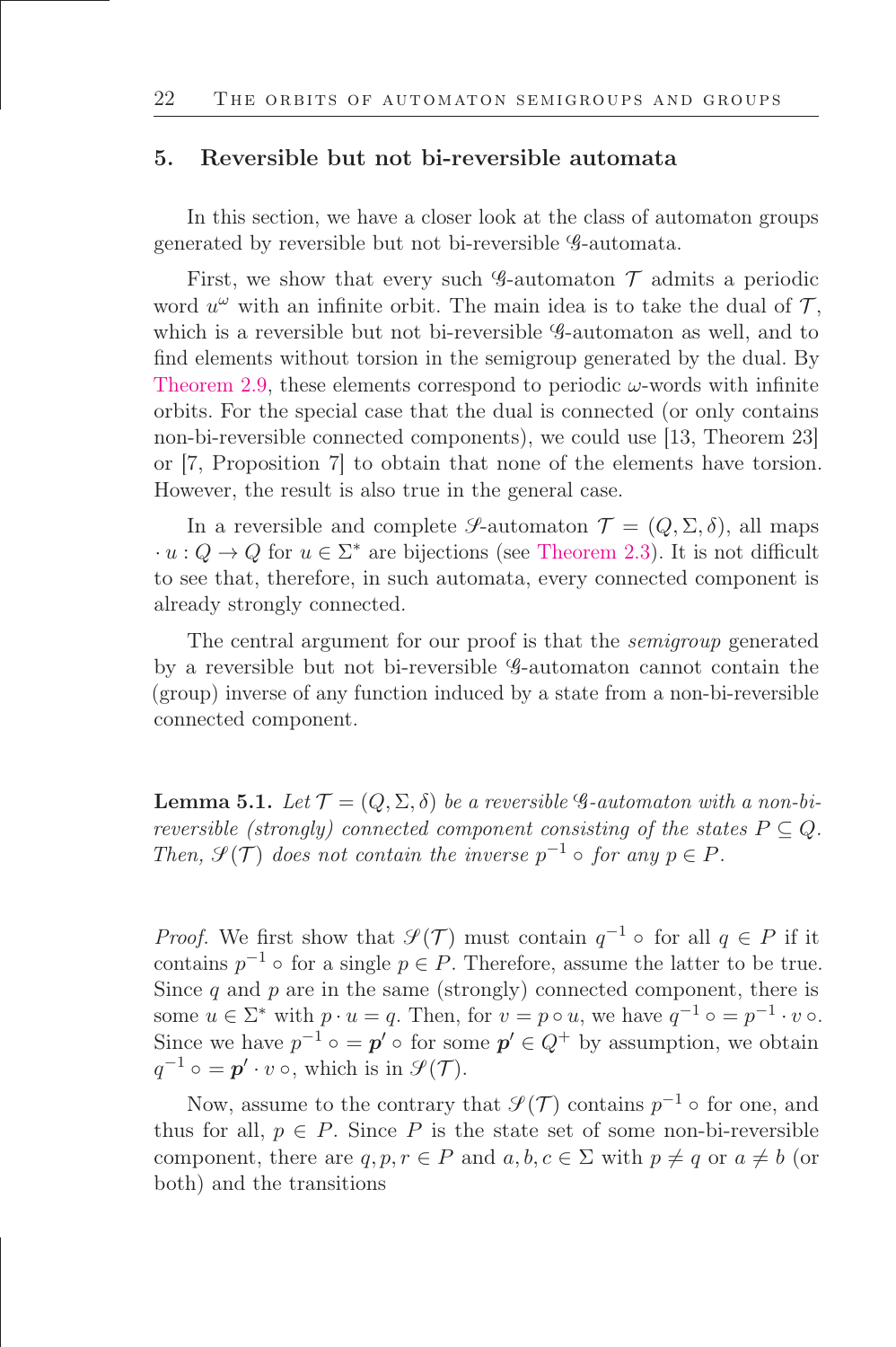

(i.e.  $p \cdot a = q \cdot b = r$  and  $p \circ a = q \circ b = c$ ). Notice that  $p = q$  (which implies  $a \neq b$ ) is not possible since  $\mathcal T$  is a G-automaton and that neither is  $a = b$  because  $\mathcal T$  is reversible.

We have  $p^{-1} \cdot c \circ = r^{-1} \circ = q^{-1} \cdot c \circ$  and, by assumption, there are  $p', q' \in Q^+$  with  $p^{-1} \circ = p' \circ$  and  $q^{-1} \circ = q' \circ$ . Together, this yields  $p' \cdot c \circ = r^{-1} \circ = q' \cdot c \circ$ . Since T is complete and reversible, the map  $\cdot c: Q^+ \to Q^+$  is a bijection (see [Theorem 2.3\)](#page-9-2) and there is some  $k \geq 1$ with  $p' \cdot c^k = p'$  and  $q' \cdot c^k = q'$ . For this k, we have

$$
p^{-1} \circ = p' \circ = (p' \cdot c) \cdot c^{k-1} \circ = (q' \cdot c) \cdot c^{k-1} \circ = q' \circ = q^{-1} \circ
$$

and, thus,  $a = p^{-1} \circ c = q^{-1} \circ c = b$ , which is a contradiction.

 $\Box$ 

Actually, [Theorem 5.1](#page-21-0) allows for a stronger formulation:

<span id="page-22-0"></span>**Lemma 5.2.** Let  $\mathcal{T} = (Q, \Sigma, \delta)$  be a reversible  $\mathcal{G}\text{-}automaton$  and let P be the non-empty state set of some non-bi-reversible connected component of  $\mathcal T$ . Then, P contains at least two elements and no element  $\mathbf q p \circ \text{ with}$  $q \in Q^+$  and  $p \in P$  has an inverse in  $\mathcal{I}(\mathcal{T})$ . In particular, no element qp  $\circ$  has torsion in  $\mathscr{G}(\mathcal{T})$ .

*Proof.* Since the connected component belonging to  $P$  is non-bi-reversible (but needs to be reversible since  $\mathcal T$  is), it contains transitions  $q \xrightarrow{a/b} p$  and  $q' \stackrel{a'/b}{\longrightarrow} p$  with  $a \neq a'$  and  $q \neq q'$ , as  $q = q'$  contradicts the invertibility of T. Therefore,  $\{q, q', p\} \subseteq P$  contains at least two elements.

Now, let  $p \in P$  and  $q \in Q^*$  be arbitrary and suppose that there is some  $r \in Q^+$  such that  $rqp \circ$  is the identity on  $\Sigma^*$ . Then,  $rq \circ \in \mathcal{S}(\mathcal{T})$ would be an inverse of  $p \circ$  contradicting [Theorem 5.1.](#page-21-0)

Finally, if  $qp \circ$  was of torsion, then  $(qp)^i \circ$  for some i would be its inverse, which would also constitute a contradiction because of  $(qp)^i \in Q^+$ .  $\Box$ 

We can now apply [Theorem 5.2](#page-22-0) to obtain periodic  $\omega$ -words with infinite orbits.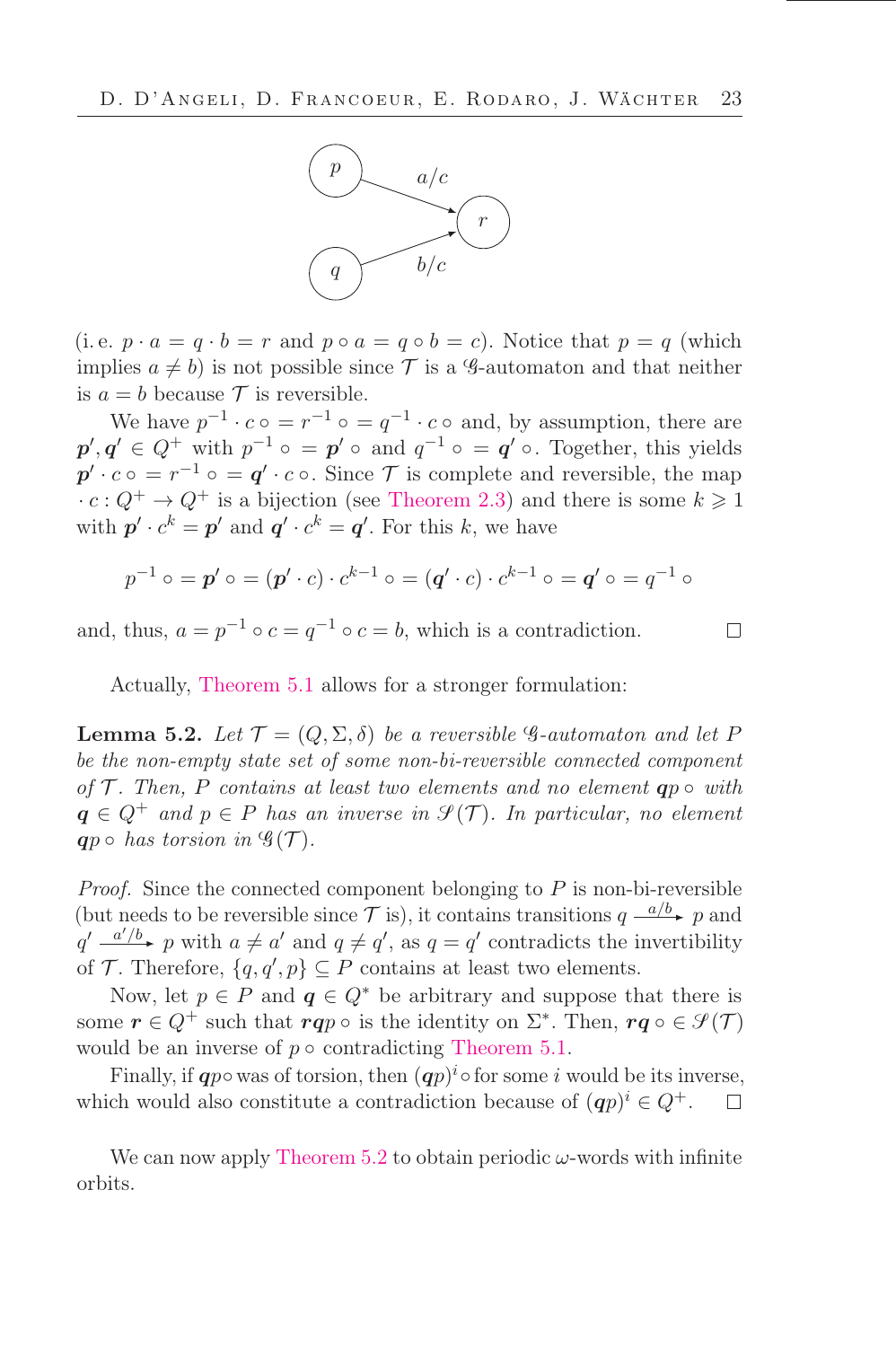<span id="page-23-0"></span>**Theorem 5.3.** Let  $\mathcal{T} = (Q, \Sigma, \delta)$  be an S-automaton such that its dual  $\partial \mathcal{T} = (\Sigma, Q, \partial \delta)$  contains a reversible G-automaton  $\mathcal{D} = (\Delta, R, \kappa)$  as a sub-automaton.

Then, every non-bi-reversible connected component of  $\mathcal D$  with state set  $\Gamma$  contains at least two elements and  $Q^* \circ u(av)^\omega$  is infinite for all  $a \in \Gamma$ and all  $u, v \in \Delta^*$ .

*Proof.* Let  $\Gamma$  be the state set of some non-bi-reversible connected com-ponent of D. By [Theorem 5.2,](#page-22-0) no element  $va \circ \text{ from } \mathcal{S}(\mathcal{D})$  with  $a \in \Gamma$ and  $v \in \Delta^*$  has torsion. By [Theorem 2.9,](#page-11-1) this means that all orbits  $R^* \circ u(a\partial v)^{\omega} \subseteq Q^* \circ u(a\partial v)^{\omega}$  for  $u \in \Delta^*$  are infinite.  $\Box$ 

Corollary 5.4. Let  $\mathcal{T} = (Q, \Sigma, \delta)$  be a reversible but not bi-reversible  $\mathscr{G}\text{-}automaton.$  Then, there are two distinct letters  $a, b \in \Sigma$  such that all  $Q^* \circ u(av)^\omega$  and all  $Q^* \circ u(bv)^\omega$  for  $u, v \in \Sigma^*$  are infinite.

*Proof.* Notice that  $\partial \mathcal{T}$  is a reversible but not bi-reversible G-automaton as well. Thus, the corollary follows from [Theorem 5.3](#page-23-0) since  $\partial \mathcal{T}$  must contain at least one non-bi-reversible connected component.  $\Box$ 

Interestingly, we can combine [Theorem 5.3](#page-23-0) with the result about  $\omega$ -words with a finite orbit from [Theorem 4.1](#page-18-0) to obtain that many orbits in groups generated by reversible but not bi-reversible G-automata are inőnite.

<span id="page-23-1"></span>Corollary 5.5. Let  $\mathcal{T} = (Q, \Sigma, \delta)$  be a reversible but not bi-reversible  $\mathscr{G}\text{-}automaton$  and let  $\Gamma \subseteq \Sigma$  denote the set of states in the dual automaton ∂T belonging to a non-bi-reversible connected component.

Then, every  $\alpha \in \Sigma^{\omega}$  which contains at least one letter from  $\Gamma$  infinitely often has an infinite orbit:  $|Q^* \circ \alpha| = \infty$ .

*Proof.* Suppose to the contrary that there is some  $\alpha \in \Sigma^{\omega}$  with a finite orbit such that  $\alpha$  contains a letter  $a \in \Gamma$  infinitely often. Then, by [Theorem 4.1,](#page-18-0) there is some  $w \in \Sigma^+$  with  $w = w_1 a w_2$  for some  $w_1, w_2 \in \Sigma^*$  such that the orbit of  $w^{\omega} = w_1(aw_2w_1)^{\omega}$  is finite. However, from [Theorem 5.3](#page-23-0) follows that all words of the form  $u(av)^\omega$  must have infinite orbit; a contradiction.  $\Box$ 

The previous corollary directly implies that no infinite word has a finite orbit under the action of a reversible but not bi-reversible G-automaton with a connected dual: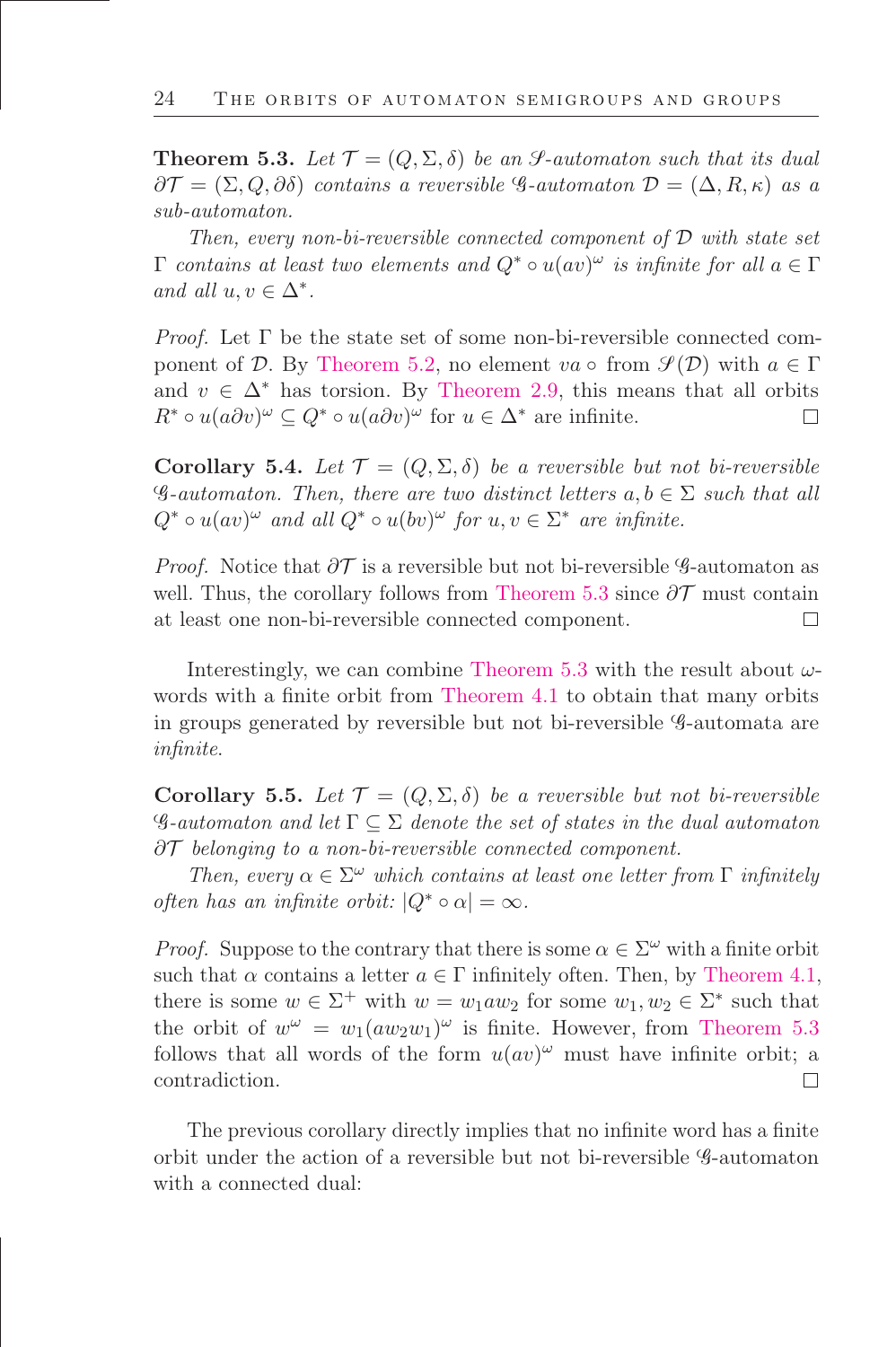Corollary 5.6. Let  $\mathcal{T} = (Q, \Sigma, \delta)$  be a reversible but not bi-reversible  $\mathscr{G}\text{-}automaton$  whose dual  $\partial\mathcal{T}$  is connected. Then, every  $\omega\text{-}word \alpha \in \Sigma^{\omega}$ has an infinite orbit  $Q^* \circ \alpha$ .

*Proof.* Obviously, all letters from  $\Sigma$  belong to a non-bi-reversible connected component of the dual. Therefore, any  $\alpha \in \Sigma^{\omega}$  must, in particular, contain at least one of them inőnitely often and the result follows from [Theorem 5.5.](#page-23-1)  $\Box$ 

As a side remark, we note that, in [Theorem 5.2,](#page-22-0) we can neither drop the completeness nor the invertibility requirement, which also has consequences for the other results above. To see the former, consider the *S*-automaton  $\mathcal T$ 



which is strongly connected, reversible and invertible but neither bireversible nor complete. One may observe that  $q^2 \circ$  is undefined on all words (except  $\varepsilon$ ) and that  $q \circ$ , therefore, has torsion as we have  $q^2 \circ q^3 \circ$ . In fact, it turns out that the semigroup generated by the automaton is finite<sup>7</sup> and, thus, that all its elements have torsion.



<span id="page-24-0"></span>FIGURE 2. Left Cayley graph of  $\mathcal{S}(\mathcal{T}_1)$ .

<sup>7</sup>This can, for example, be seen by computing its powers (up to the fourth one); the left Cayley graph of the generated semigroup can be found in [Figure 2.](#page-24-0)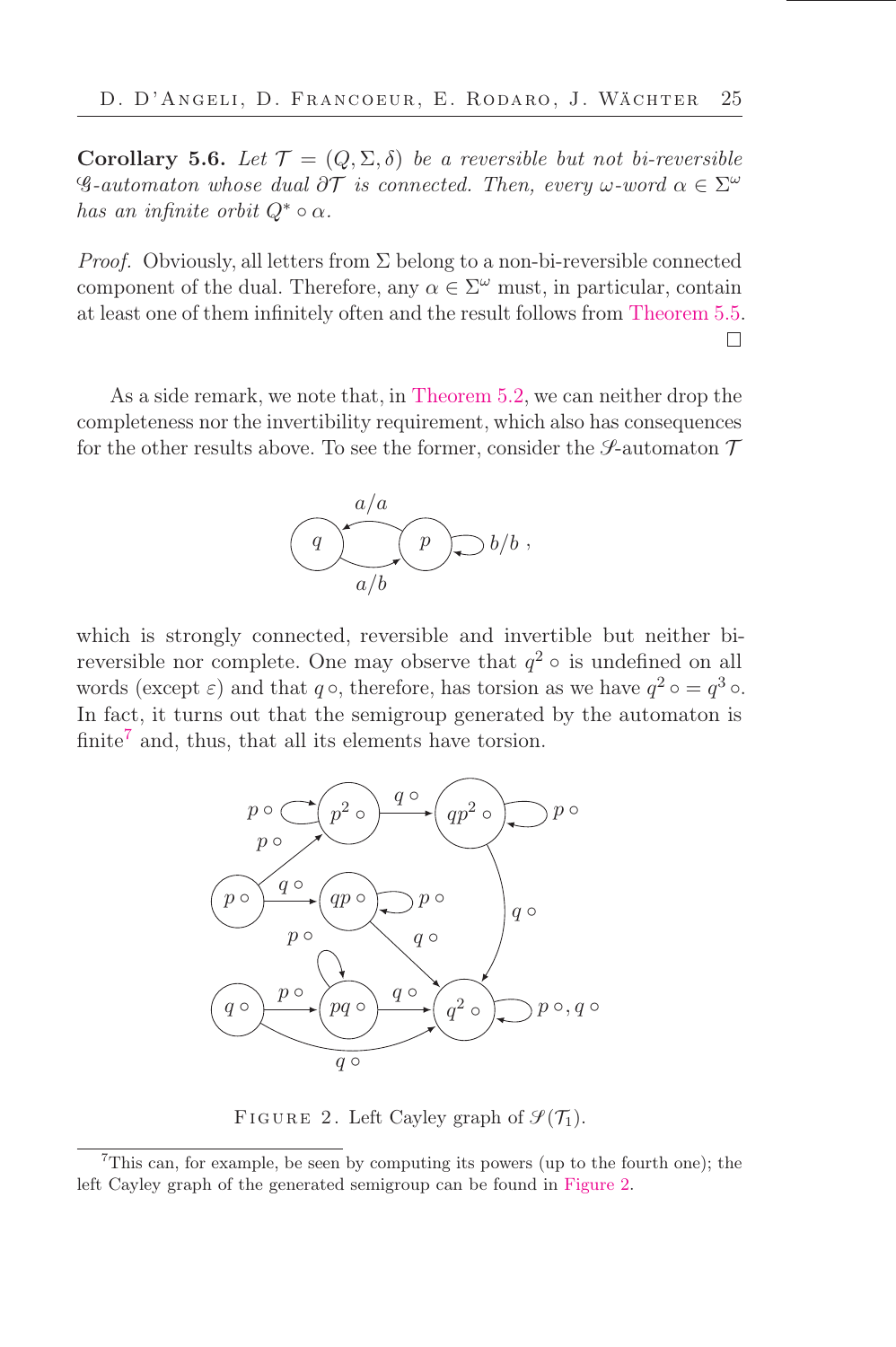To see that the automaton in the statements of [Theorem 5.2](#page-22-0) and the corollaries needs to be invertible, we use the following counter-example based on the connection from [Theorem 2.9.](#page-11-1)

<span id="page-25-0"></span>Counter-Example 5.7. Let  $\mathcal{T} = (Q, \Sigma, \delta)$  be the G-automaton



which generates the Grigorchuk group. The Grigorchuk group  $\mathscr{G}(\mathcal{T})$  is infinite (see e.g. [18, Theorem 1.6.1]) and, thus, so is  $\mathcal{S}(\mathcal{T})$  (see, for example,  $[1, \text{Proof of Lemma } 5])^8$ .

The dual  $\partial \mathcal{T}$  of  $\mathcal{T}$ 



is complete and reversible but neither invertible nor bi-reversible. It generates an infinite semigroup  $\mathcal{I}(\partial \mathcal{T})$  since an  $\mathcal{I}$ -automaton generates a finite semigroup if and only if its dual does [1, Proposition 10]. However, the orbits of all ultimately periodic words  $\Sigma^* \circ_{\partial} \mathbf{p} \mathbf{q}^{\omega}$  under its action with  $p \in Q^*$  and  $q \in Q^+$  are finite.

This is the case because all elements of the Grigorchuk group  $\mathscr{G}(\mathcal{T})$ have finite order (see e.g. [18, Theorem 1.6.1]), i.e.  $\mathscr{G}(\mathcal{T})$  is a Burnside group, and because [Theorem 2.9](#page-11-1) yields that the orbit  $\Sigma^* \circ_{\partial} pq^{\omega}$  for any  $p \in Q^*$  and  $q \in Q^+$  is finite if and only if  $\partial q \circ$  has torsion in  $\mathcal{S}(\mathcal{T})$ .

Another important consequence of [Theorem 5.7](#page-25-0) is that an infinite automaton semigroup does not always admit a periodic or ultimately periodic word with an inőnite orbit. Thus, [Theorem 2.4](#page-9-0) cannot be extended

<sup>&</sup>lt;sup>8</sup>In fact, we have  $\mathcal{S}(\mathcal{T}) = \mathcal{G}(\mathcal{T})$  since the group is a Burnside group (see e.g. [18, Theorem 1.6.1]).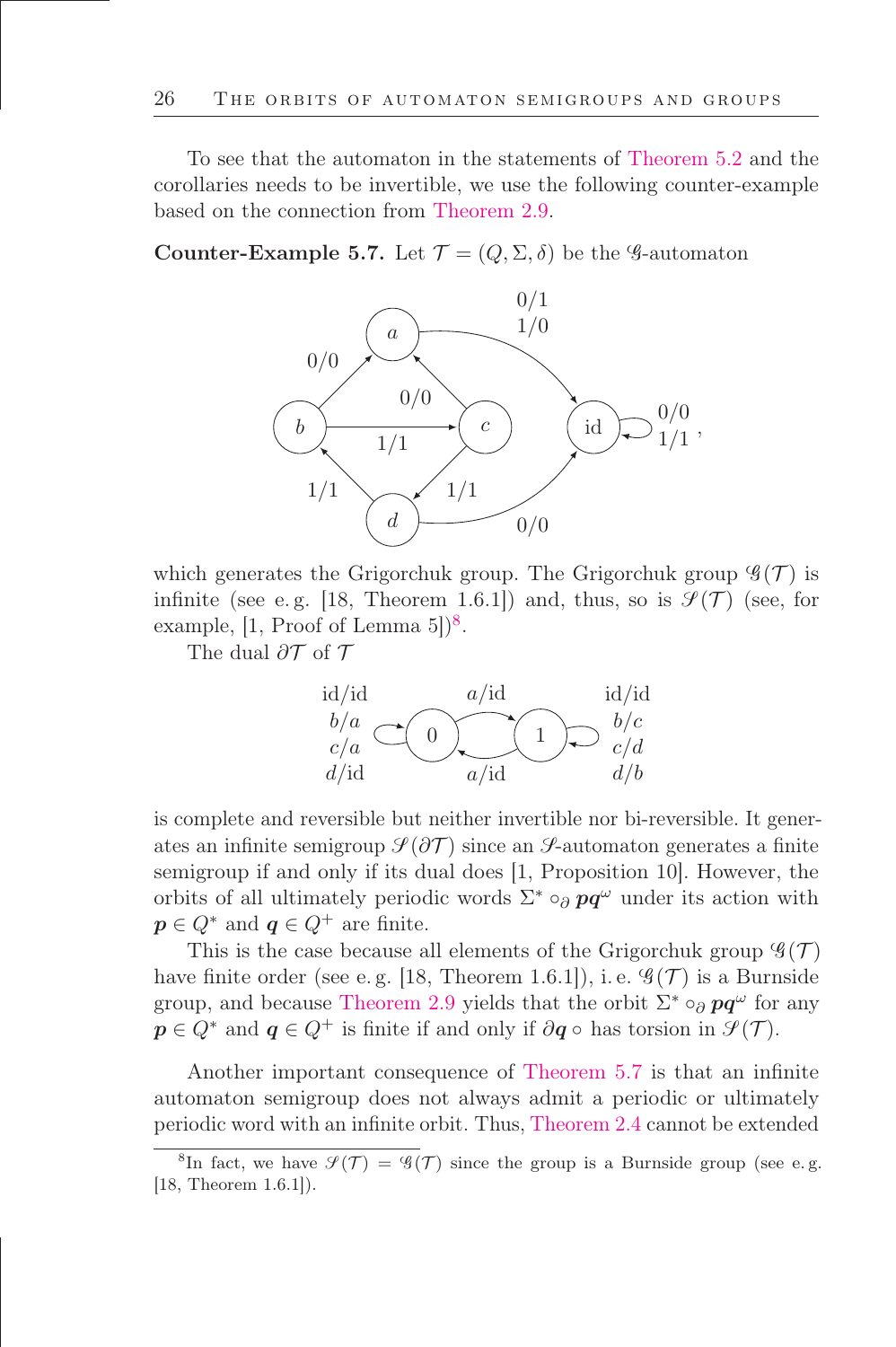in this way. However, since the automaton  $\partial \mathcal{T}$  is not a G-automaton, this still leaves the following question for automaton groups open.

Open Problem 5.8. Does every G-automaton generating an inőnite group admit a periodic or ultimately periodic  $\omega$ -word with an infinite orbit?

In fact, for arbitrary  $\mathcal{S}\text{-automata }\mathcal{T}$  and  $\mathcal{T}'$ , an isomorphism between  $\mathcal{S}(\mathcal{T})$  and  $\mathcal{S}(\mathcal{T}')$  does not imply that  $\mathcal{S}(\partial \mathcal{T})$  and  $\mathcal{S}(\partial \mathcal{T}')$  are isomorphic. In other words, the dual is not an algebraic property of an automaton semigroup but only a property of the presentation by a specific automaton. The dual of the Grigorchuk automaton depicted in [Theorem 5.7](#page-25-0) generates the free semigroup of rank  $two<sup>9</sup>$ . This semigroup can also be generated by a different automaton (see [5, Proposition 4.1]) which admits a periodic ω-word with an infinite orbit (in fact, every ω-word has an infinite orbit under its action).

Therefore, we have not completely settled the semigroup case either. It could still be the case that every inőnite automaton semigroup is generated by some  $\mathcal{S}_-$  automaton admitting a periodic word with infinite orbit.

#### References

- [1] Ali Akhavi, Ines Klimann, Sylvain Lombardy, Jean Mairesse, and Matthieu Picantin. On the őniteness problem for automaton (semi)groups. International Journal of Algebra and Computation,  $22(06):1-26$ ,  $2012$ .
- [2] Laurent Bartholdi and Ivan Mitrofanov. The word and order problems for selfsimilar and automata groups. Groups, Geometry, and Dynamics, 14:705-728, 2020.
- [3] Tara Brough and Alan J. Cain. Automaton semigroup constructions. Semigroup Forum,  $90(3):763-774$ ,  $2015$ .
- [4] Tara Brough and Alan J. Cain. Automaton semigroups: new constructions results and examples of non-automaton semigroups. Theoretical Computer Science, 674:1– 15, 2017.
- [5] Alan J. Cain. Automaton semigroups. Theoretical Computer Science, 410(47):5022-5038, 2009.
- [6] Daniele D'Angeli, Dominik Francoeur, Emanuele Rodaro, and Jan Philipp Wächter. Inőnite automaton semigroups and groups have inőnite orbits. Journal of Algebra,  $553:119 - 137, 2020.$
- [7] Daniele D'Angeli and Emanuele Rodaro. Freeness of automaton groups vs boundary dynamics. Journal of Algebra, 462:115-136, 2016.

<sup>&</sup>lt;sup>9</sup>This follows, for example, from the fact that reversible two-state  $\mathcal{S}\text{-automata}$ generate either free of finite semigroups [16].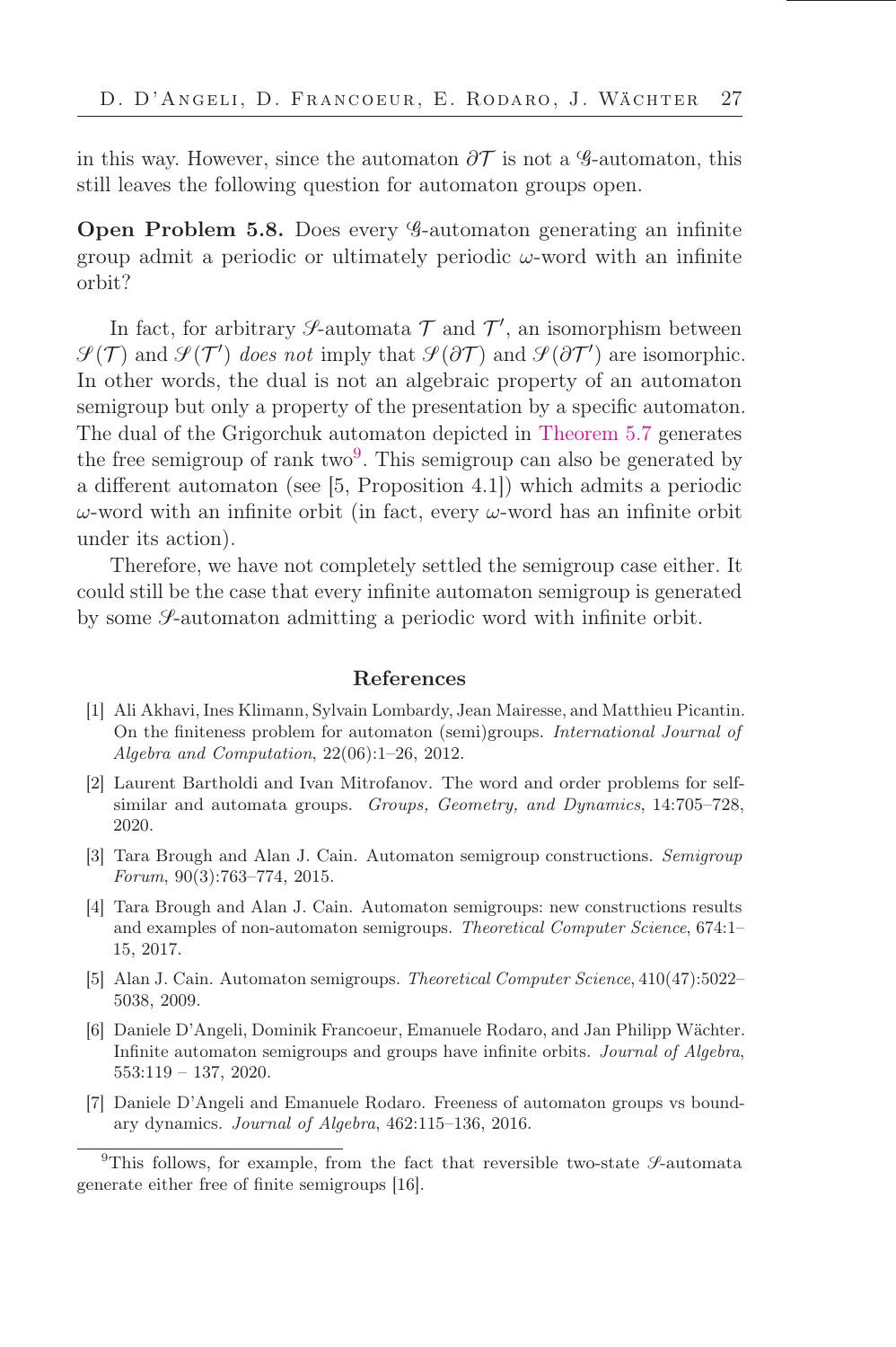- [8] Daniele D'Angeli, Emanuele Rodaro, and Jan Philipp Wächter. Automaton semigroups and groups: on the undecidability of problems related to freeness and finiteness. Israel Journal of Mathematics, 237:15-52, 2020.
- [9] Daniele D'Angeli, Emanuele Rodaro, and Jan Philipp Wächter. On the complexity of the word problem for automaton semigroups and automaton groups. Advances in Applied Mathematics,  $90:160 - 187$ ,  $2017$ .
- [10] Daniele D'Angeli, Emanuele Rodaro, and Jan Philipp Wächter. On the structure theory of partial automaton semigroups. Semigroup Forum, 101:51–76, 2020.
- [11] Pierre Gillibert. The őniteness problem for automaton semigroups is undecidable. International Journal of Algebra and Computation,  $24(01):1-9$ , 2014.
- [12] Pierre Gillibert. An automaton group with undecidable order and Engel problems. Journal of Algebra,  $497:363 - 392$ ,  $2018$ .
- [13] Thibault Godin, Ines Klimann, and Matthieu Picantin. On torsion-free semigroups generated by invertible reversible Mealy automata. In Adrian-Horia Dediu, Enrico Formenti, Carlos Martín-Vide, and Bianca Truthe, editors, Language and Automata Theory and Applications (LATA 2015), volume 8977 of LNCS, pages 328–339. Springer, Berlin, 2015. Arxiv:1410.4488.
- [14] Rostislav I. Grigorchuk, Volodymyr V. Nekrashevych, and Vitaly I. Sushchansky. Automata, dynamical systems, and groups. Proc. Steklov Inst. Math., 231(4):128– 203, 2000.
- [15] Rostislav I. Grigorchuk and Igor Pak. Groups of intermediate growth: an introduction. L'Enseignement Mathématique, 54:251-272, 2008.
- [16] Ines Klimann. Automaton semigroups: The two-state case. Theory of Computing  $Systems, 58(4):664–680, May 2016.$
- [17] Ines Klimann, Matthieu Picantin, and Dmytro Savchuk. A connected 3-state reversible Mealy automaton cannot generate an infinite Burnside group. *Interna*tional Journal of Foundations of Computer Science, 29(2):297–314, 2018.
- [18] Volodymyr V. Nekrashevych. Self-similar groups, volume 117 of Mathematical Surveys and Monographs. American Mathematical Society, Providence, RI, 2005.
- [19] Zoran Šunić and Enric Ventura. The conjugacy problem in automaton groups is not solvable. Journal of Algebra, 364:148-154, 2012.
- [20] Jan Philipp Wächter and Armin Weiß. An automaton group with PS pac ecomplete word problem. In Christophe Paul and Markus Bläser, editors, 37th International Symposium on Theoretical Aspects of Computer Science (STACS), volume 154 of  $LIPIs$ , pages 6:1–6:17. Schloss Dagstuhl - Leibniz-Zentrum für Informatik, 2020.

CONTACT INFORMATION

Daniele D'Angeli Università degli Studi Niccolò Cusano, Via Don Carlo Gnocchi, 3, 00166 Roma, Italy  $E$ - $Mail(s)$ : [daniele.dangeli@unicusano.it](mailto:daniele.dangeli@unicusano.it)